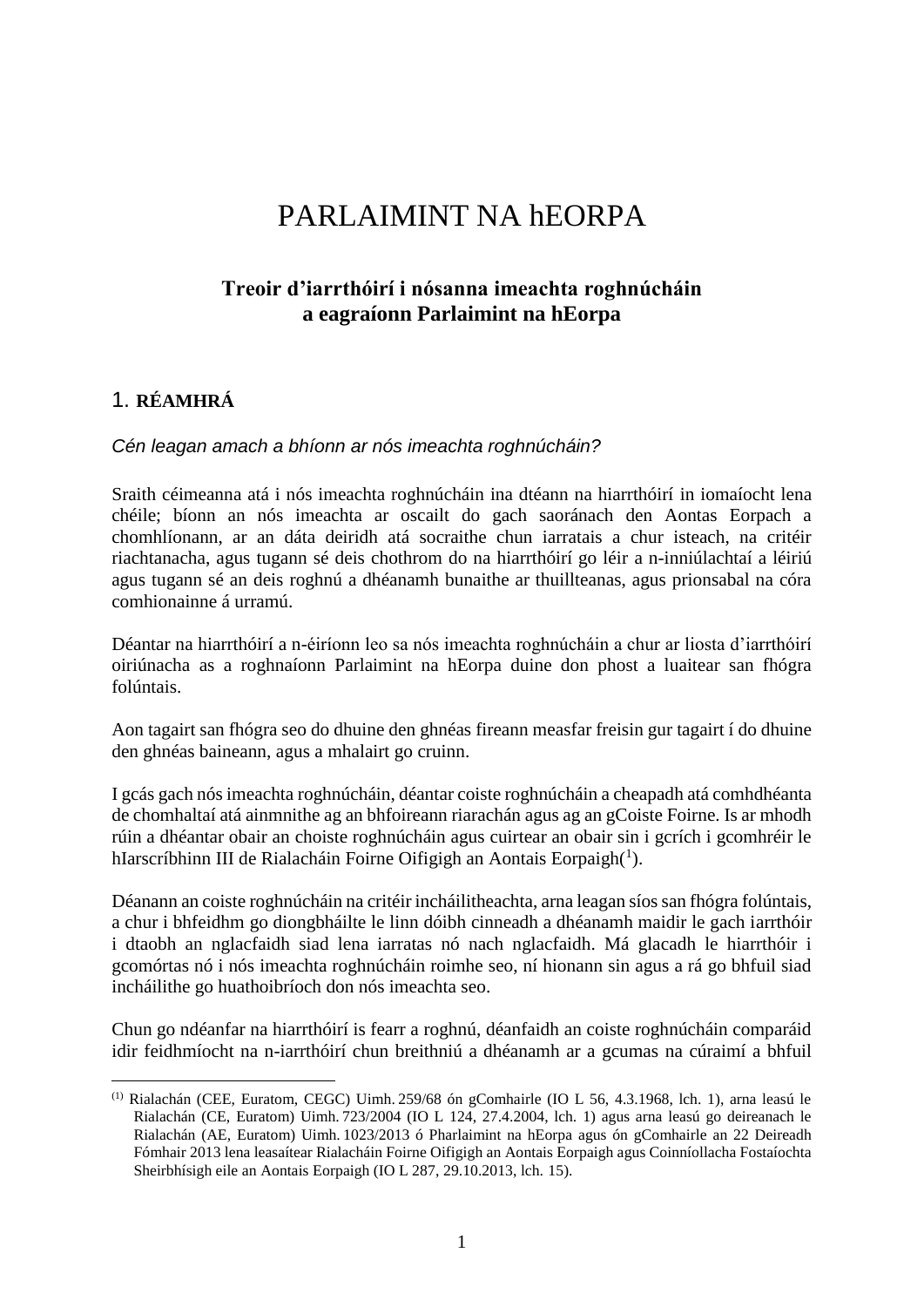tuairisc orthu san fhógra folúntais a chomhall. Dá bhrí sin, ní hamháin go bhfuil ar an mbord an leibhéal eolais a mheas ach ní foláir dó freisin na daoine is fearr atá cáilithe don phost a shainaithint, bunaithe ar thuillteanas na n-iarrthóirí.

Tabhair do d'aire, le do thoil, go dtógann sé idir 6 agus 9 mí nós imeachta roghnúcháin a thabhairt chun críche, ag brath ar an líon iarrthóirí.

# **2. NA CÉIMEANNA SA NÓS IMEACHTA ROGHNÚCHÁIN**

Tá na céimeanna seo a leanas sa nós imeachta roghnúcháin:

- ― glacadh le comhaid iarratais,
- scrúdú an gcomhlíontar na coinníollacha ginearálta,
- scrúdú an gcomhlíontar na coinníollacha sonracha,
- measúnú ar cháilíochtaí,
- trialacha,
- liosta d'iarrthóirí oiriúnacha.

#### *2.1 Glacadh le comhaid iarratais*

Má tá sé socraithe agat iarratas a dhéanamh, beidh ort clárú ar líne agus na céimeanna uile a leanúint go dílis go dtí an chéim dheiridh ina ndéantar bailíochtú go leictreonach ar d'iarratas. Beidh ort na doiciméid tacaíochta ábhartha go léir atá ag teastáil chun a chruthú go gcomhlíonann tú na coinníollacha atá luaite san fhógra folúntais a chur i gceangal chun go bhféadfaidh an coiste roghnúcháin beachtas na sonraí a fhíorú.

Is trí chlárú ar líne trí ardán Apply4EP, agus ar an gcaoi sin amháin, is féidir iarratas a dhéanamh.

Tabhair do d'aire go ligeann ardán Apply4EP duit uasmhéid 3 MB in aghaidh an doiciméid a uaslódáil, ar doiciméid iad atá i bhformáid DOC, DOCX, GIF, JPG, TXT, PDF, PNG agus RTF lena dtugtar cruthúnas den taithí ghairmiúil, de na céimeanna/dioplómaí agus den eolas ar theangacha atá luaite sa chomhad iarratais.

#### *2.2 Scrúdú an gcomhlíontar na coinníollacha ginearálta agus sonracha*

Cuirfidh an tÚdarás Ceapacháin liosta le chéile d'iarrthóirí a chuir isteach a gcomhad iarratais ar an modh ceart agus faoin dáta deiridh i gcomhair iarratais, agus ansin cuirfidh sé an liosta sin ar aghaidh chuig an gcoiste roghnúcháin in éineacht leis na hiarratais.

Déanfaidh an coiste roghnúcháin na comhaid iarratais a scrúdú agus tarraingeoidh sé suas liosta de na hiarrthóirí a chomhlíonann na coinníollacha sonracha a leagtar amach i Roinn A.3 den fhógra folúntais. Bunóidh an coiste a chinntí **go huile agus go hiomlán** ar an bhfaisnéis atá tugtha san fhoirm iarratais **agus a dtugann na doiciméid tacaíochta bonn cirt di**.

Ní foláir mionsonraí iomlána maidir le cúrsaí léinn, le hoiliúint, le heolas ar theangacha agus, más gá, le taithí ghairmiúil a bheith tugtha san fhoirm iarratais, eadhon: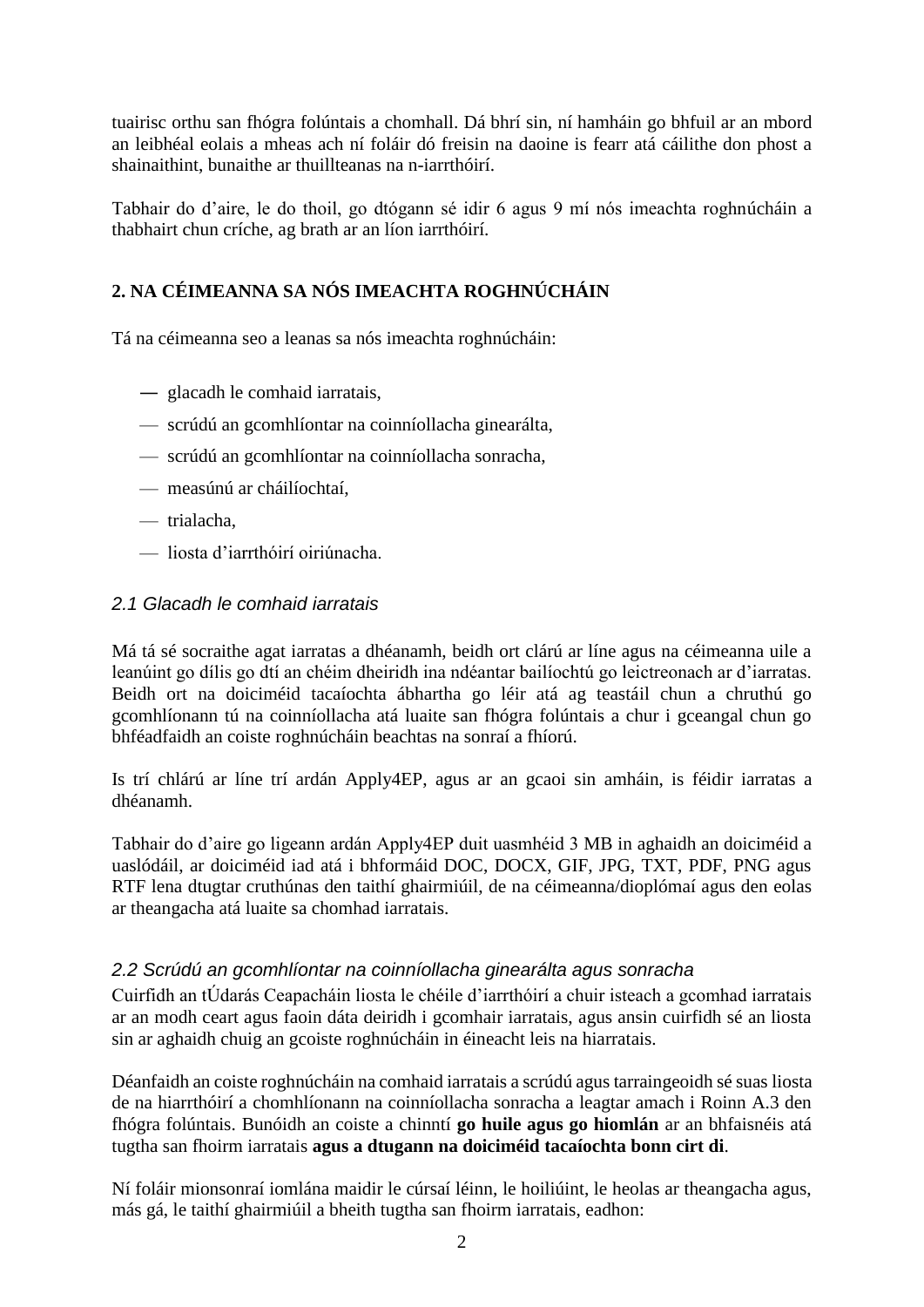- i gcás cúrsaí léinn: an dáta tosaigh agus an dáta deiridh do gach cúrsa, mar aon leis an gcineál cáilíochta, lena n-áirítear na hábhair a ndearnadh staidéar orthu;
- i gcás na taithí gairmiúla a d'fhéadfadh a bheith i gceist: an dáta tosaigh agus an dáta deiridh do gach tréimhse iomchuí agus tuairisc bheacht ar chineál na gcúraimí a bhí le comhall.

Má tá saothair léinn, ailt nó téacsanna eile foilsithe agat, atá ábhartha do chúraimí an phoist, ba cheart iad sin a lua san fhoirm iarratais.

Déanfar na hiarrthóirí nach gcomhlíonann na coinníollacha sonracha incháilitheachta, arna leagan síos san fhógra folúntais, a eisiamh ag an gcéim seo.

Cuirfear na hiarrthóirí uile ar an eolas trí theachtaireacht ríomhphoist i dtaobh chinneadh an choiste roghnúcháin i leith glacadh nó gan glacadh lena n-iarratas don nós imeachta.

### *2.3 Measúnú ar cháilíochtaí*

Chun iarrthóirí a roghnú a dtabharfar cuireadh chun na dtrialacha dóibh, déanfaidh an coiste roghnúcháin meastóireacht ar cháilíochtaí na n-iarrthóirí a mbeidh glactha leo chuig an gcéim seo den nós imeachta. Bunóidh an coiste a chinntí **go huile agus go hiomlán** ar an bhfaisnéis atá tugtha san fhoirm iarratais **agus a dtugann na doiciméid tacaíochta ábhartha atá i gceangal leis an iarratas bonn cirt di***,* agus is fearr é má bhíonn na doiciméid tacaíochta sin i bhformáid PDF. Bunóidh an coiste roghnúcháin a chuid oibre ar na critéir a bheidh socraithe roimh ré agus aird á tabhairt aige ar na cáilíochtaí a shonraítear san fhógra folúntais.

Cuirfear na hiarrthóirí ar an eolas trí theachtaireacht ríomhphoist i dtaobh chinneadh an choiste roghnúcháin i leith glacadh nó gan glacadh leo chuig céim na dtrialacha.

#### *2.4 Trialacha*

Tá na trialacha go léir éigeantach agus tá feidhm dhíbeartha ag roinnt leo. Tá an líon uasta d'iarrthóirí a nglacfar leo i gcomhair na dtrialacha leagtha síos san fhógra folúntais. Tá tuairisc ar na trialacha agus ar an gcóras marcála ar fáil i Roinn B.3 den fhógra folúntais.

# **Sonraíochtaí teicniúla - Scrúduithe ar líne**

Maidir le scrúduithe a eagraítear ar líne, úsáideann Parlaimint na hEorpa soláthraí seirbhíse.

Dá bhrí sin, beidh ríomhaire ag teastáil uait a mbeidh ceann de na córais oibriúcháin seo a leanas aige:

 Microsoft Windows 7 nó leaganacha níos déanaí nó Apple OS X 10.10 'Yosemite' nó leaganacha níos déanaí i gcás MAC

- 1 GB de spás saor ar an diosca crua
- ceamara ceangailte nó ceamara ar cuid de do ríomhaire é
- nasc idirlín
- 4GB RAM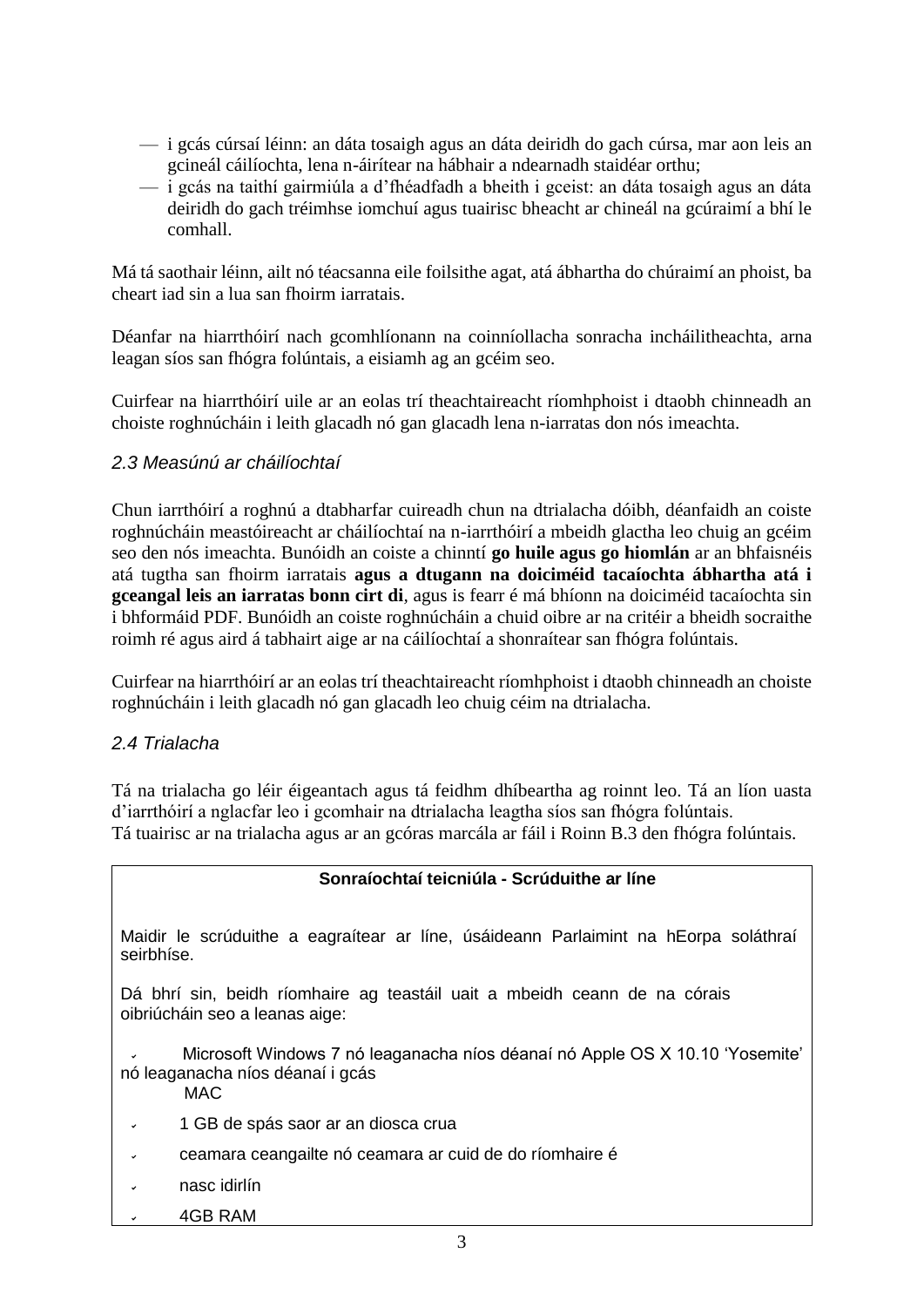Ní oibreoidh na córais oibriúcháin XP, Vista ná cinn níos sine, Windows 10 S, Windows ARM (RT), MacOS níos sine ná 10.10, IOS (Ipad, Iphone), Android, Chromebook, Meaisín fíorúil, Linux (debian, ubuntu, etc.).

Ina theannta sin, beidh ort cearta riarthóra a bheith agat don ríomhaire chun bac a chur ar rochtain ar fheidhmchláir (doiciméid, bogearraí eile, suíomhanna gréasáin, etc.) cé is moite d'fheidhmchlár an tsoláthraí seirbhíse, agus an scrúdú ar siúl.

Ní mór duit a chinntiú go bhfuil do ríomhaire ar an dáta agus am ceart agus go bhfuil taifeach do scáileáin ceart.

**Ní mór duit an feidhmchlár a íoslódáil, a shuiteáil, a sheiceáil agus a thástáil seachtain amháin ar a laghad roimh an scrúdú.** Chun an feidhmchlár a thástáil, iarrtar ort bréagscrúdú réamhriachtanas teicniúil a dhéanamh nuair a osclóidh tú é. **Tá an bréagscrúdú réamhriachtanas teicniúil sin éigeantach,** ach ní bheidh sé san áireamh sa toradh a gheobhaidh tú.

Ní mór gach bogearra frithvíreas ar an ríomhaire a bheith díghníomhachtaithe le linn an scrúdaithe.

Má bhíonn fadhb theicniúil agat ag céim ar bith den phróiseas roghnúcháin, cuir an tAonad um Roghnú Tallainne ar an eolas trí ríomhphost chuig [PERS-](mailto:PERS-APPLY4EPContacts@europarl.europa.eu)[APPLY4EPContacts@europarl.europa.eu,](mailto:PERS-APPLY4EPContacts@europarl.europa.eu) nó trí do chuntas Apply4EP agus sonraigh go soiléir uimhir agus teideal an nós imeachta agus an fhadhb a bhí ann, chun go mbeimid in ann an tsaincheist a fhiosrú agus bearta ceartaitheacha a dhéanamh más gá.

**Lá an scrúdaithe: Le linn an scrúdaithe, déan gach beart is gá chun nach mbeidh ort do ríomhaire a fhágáil. Tá tuilleadh faisnéise faoin gcaoi leis an scrúdú a dhéanamh agus faoin méid ba cheart a dhéanamh agus nár cheart a dhéanamh le linn na scrúduithe ar fáil sa 'Treoir d'iarrthóirí', a chuirfear chugat in éineacht leis an litir ina dtabharfar cuireadh chun scrúdaithe duit.**

**Má tharlaíonn fadhb le linn an scrúdaithe, déan teagmháil leis an soláthraí seirbhíse láithreach ar an teileafón ag +33 1 83 62 09 28** ionas gur féidir an fhadhb a réiteach agus atosú agus leanúint ar aghaidh le do scrúdú.

Más rud é nach ndéanfaidh iarrthóir na scrúduithe go léir, ní mharcálfar iad.

Ar chúiseanna eagrúcháin, d'fhéadfadh na trialacha a bheith ar siúl an lá céanna, ach marcálfar na trialacha sin san ord ina luaitear iad san fhógra comórtais. Dá réir sin, mura mbainfidh iarrthóir amach an marc íosta atá riachtanach i gceann de na trialacha, ní mharcálfaidh an coiste roghnúcháin na trialacha ina dhiaidh sin.

#### *2.5 Liosta d'iarrthóirí oiriúnacha*

Ní dhéantar ach an líon uasta iarrthóirí, mar a leagtar síos san fhógra folúntais, a chur ar an liosta d'iarrthóirí oiriúnacha. Poibleofar an liosta sin ar a mbeidh ainmneacha na n-iarrthóirí a roghnaíodh.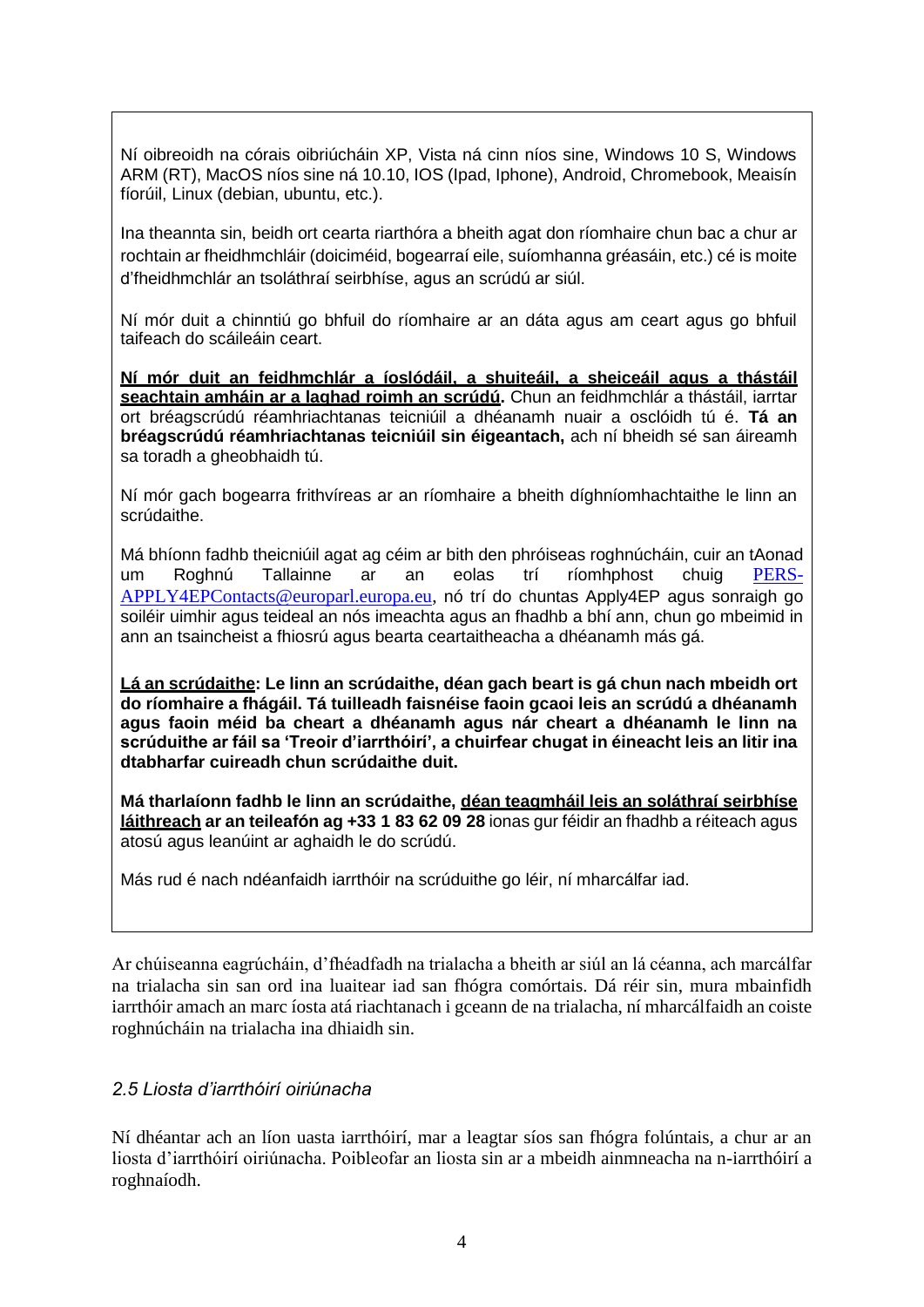Is ionann ainm iarrthóra a bheith ar an liosta d'iarrthóirí oiriúnacha agus go bhféadfaidh ceann de sheirbhísí na hinstitiúide cuireadh chun agallaimh a thabhairt don duine sin, ach ní hionann é sin agus ceart ná ráthaíocht go ndéanfaidh an institiúid an t-iarrthóir sin a earcú.

# **3. CONAS IARRATAS A DHÉANAMH?**

#### *3.1 Sonraí Ginearálta*

Sula ndéanfaidh tú iarratas, léigh go cúramach na coinníollacha riachtanacha san fhógra folúntais maidir le taithí ghairmiúil, oiliúint agus eolas ar theangacha, is é sin le rá gur cheart duit an fógra folúntais agus an treoir seo a léamh go cúramach agus aird chuí a thabhairt ar na coinníollacha a leagtar amach iontu. Tugtar cuireadh duit cur isteach ar na poist dá gcomhlíonann tú na critéir riachtanacha ar a laghad agus a bhfuil na hinniúlachtaí is gá dóibh agat, agus cruthúnas agat ina leith sin.

Cuireann Parlaimint na hEorpa ardán ar líne, Apply4EP, ar fáil, ar féidir cur isteach ar nósanna imeachta roghnúcháin Pharlaimint na hEorpa air. Is féidir dul chuig an ardán ag an seoladh seo a leanas: [https://apply4ep.gestmax.eu](https://apply4ep.gestmax.eu/) Chun cuntas a chruthú ar Apply4EP, ba cheart cliceáil ar an táb 'Déan iarratas ar líne' atá le fáil ag deireadh an fhógra folúntais a dteastaíonn uait iarratas a dhéanamh ina leith agus na treoracha a leanúint.

Ní féidir leat ach aon chuntas amháin a chruthú. Is féidir leat, áfach, na mionsonraí atá cláraithe agat a mhodhnú chun an fhaisnéis a bhaineann leat a thabhairt cothrom le dáta.

Bíodh na doiciméid tacaíochta go léir atá le cur i gceangal le d'iarratas ullmhaithe roimh ré agat mar gur d'aon bhabhta amháin a chaithfear an t-iarratas a dhéanamh. **Tabhair do d'aire**: Níl córas cúltaca ag Apply4EP faoi láthair. Dá bhrí sin, má fhágann tú an leathanach gan do chomhad iarratais a bheith tugtha chun críche agat, caillfidh tú an fhaisnéis ar fad atá curtha suas agat agus beidh ort gach rud a dhéanamh arís.

Beidh ort an fhoirm iarratais **a chomhlánú ar líne** agus gach doiciméad tacaíochta a éilítear a chur i gceangal leis an iarratas, agus is fearr é má bhíonn na doiciméid tacaíochta sin i bhformáid PDF. Ní bheifear in ann clárú i ndiaidh an dáta deiridh don chomórtas a leagtar síos san fhógra folúntais. Moltar go láidir gan fanacht go dtí an lá deireanach sula gcuirtear iarratas isteach. Ní fhéadfar Parlaimint na hEorpa a chur faoi dhliteanas i gcás fadhbanna teicniúla ag an nóiméad deireanach a d'fhéadfadh tarlú de dheasca ró-ualú ar an gcóras.

Maidir le haon doiciméad eile a sheoltar, gan beann ar a bhfuil ann, seachas na doiciméid a cheanglófar agus iarratas ar líne á dhéanamh, ní chuirfear san áireamh iad.

Ní ghlacfaidh an tAonad um Roghnú Tallainne le hiarratais a chuirfear isteach trí lámhsheachadadh.

Má tá tú faoi mhíchumas nó i gcúinsí ar leith a d'fhágfadh go bhféadfadh deacrachtaí a bheith agat le linn na dtrialacha (e.g. a bheith torrach nó leanbh agat atá fós á chothú ar an gcíoch, nó mar gheall go bhfuil fadhbanna sláinte agat nó go bhfuil tú faoi chóir dochtúra, etc.), ní foláir duit an méid sin a thabhairt le fios sa chomhad iarratais agus aon fhaisnéis ábhartha a sholáthar ionas go mbeidh an fhoireann riaracháin in ann, más féidir, bearta iomchuí a ghlacadh a mhéid a mheastar a bheith réasúnach. Más amhlaidh an cás, ba cheart duit aon socruithe speisialta a mheasann tú a bheith riachtanach chun do rannpháirtíocht sna trialacha a éascú a lua sa chomhad iarratais. Chun go dtabharfar aird ar éileamh ar shocruithe speisialta, iarrtar ort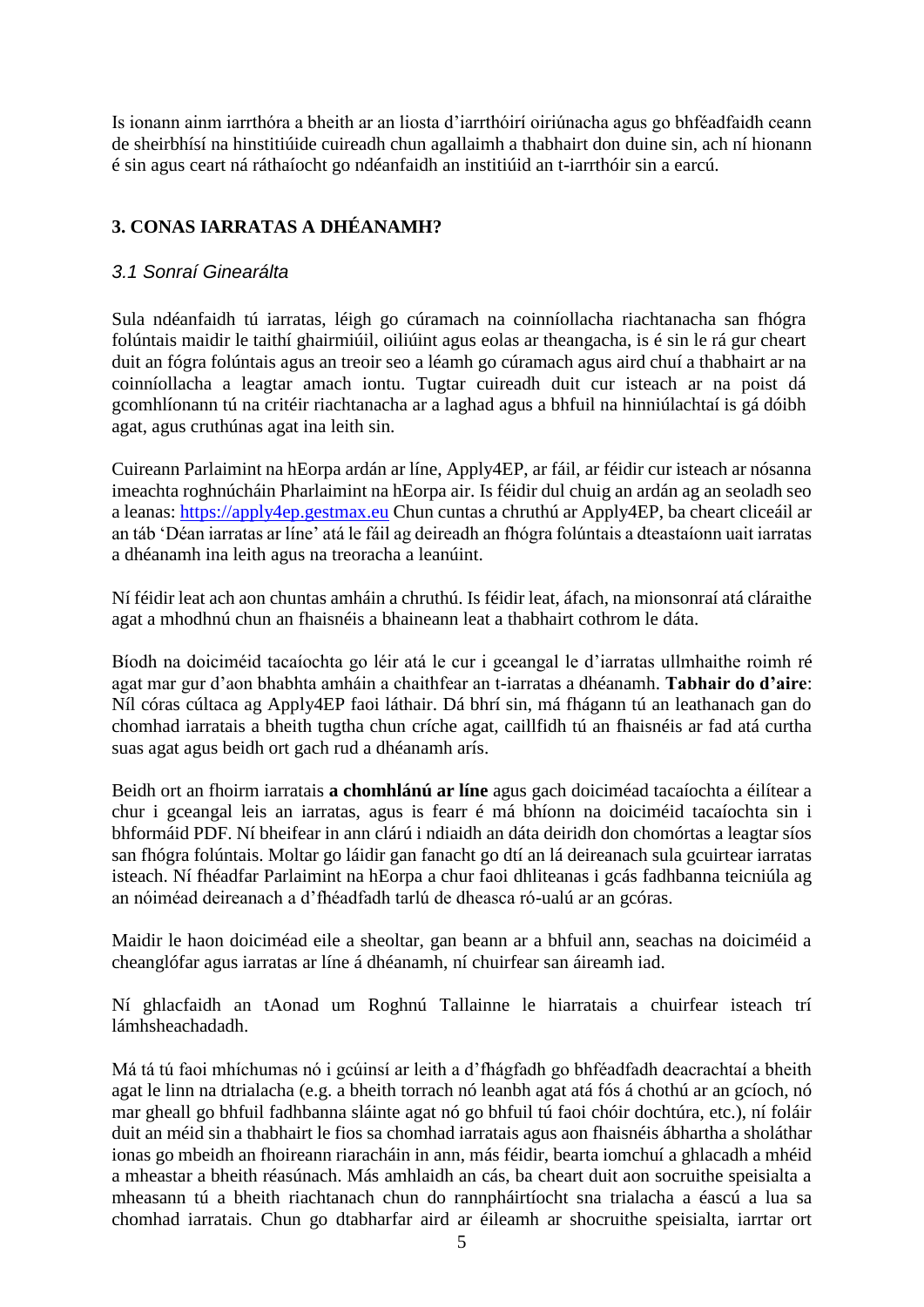deimhniú ón údarás náisiúnta nó teastas leighis a sheoladh le d'iarratas. Déanfar na doiciméid tacaíochta a scrúdú ionas go bhféadfar socruithe réasúnacha a dhéanamh chun freastal ar do riachtanais.

#### *3.2 Cén chaoi ar cheart comhad iarratais comhlánaithe a chur isteach?*

- 1. Déan iarratas ar líne trí dhul chuig an nasc san fhógra folúntais agus comhlánaigh go cruinn cúramach na réimsí ar gach leathanach gréasáin ar leith sa phróiseas, ag dul ar aghaidh céim ar chéim. Chun é sin a dhéanamh, ní mór duit cuntas AMHÁIN a bheith agat ar ardán Apply4EP, ar féidir leat é a chruthú trí chliceáil ar 'Déan iarratas ar líne'.
- 2. Déan na doiciméid tacaíochta riachtanacha go léir a chur i gceangal leis an iarratas, agus bíodh na doiciméid sin uimhrithe roimh ré agat agus is fearr é má bhíonn siad tiontaithe go dtí formáid PDF. Ceadaítear doiciméad a uaslódáil chuig ardán APPLY4EP ar **uasmhéid de 3MB do gach iontráil maidir le taithí gairmiúil, do gach céim/dioplóma agus do gach sampla d'eolas ar theangacha.**
- 3. Déan d'iarratas a bhailíochtú trí na treoracha san fheidhmchlár a leanúint, agus bíodh sé sin déanta agat faoin dáta deiridh atá leagtha síos san fhógra folúntais. A luaithe a bheidh do chomhad iarratais bailíochtaithe, ní bheidh tú in ann aon athrú eile a dhéanamh ar an iarratas ná ní bheidh tú in ann aon doiciméad eile a chur leis.
- 3.3 *Cad iad na doiciméid tacaíochta nach mór a chur i gceangal leis an iarratas?*

# **3.3.1**

# **Sonraí Ginearálta**

Níor cheart go mbeadh an nóta 'Cóip dheimhnithe' luaite ar na doiciméid a uaslódálfaidh tú le d'iarratas ar líne, agus is fearr é má bhíonn na doiciméid sin i bhformáid PDF.

Ní fhéadfar tagairtí do shuíomhanna gréasáin a mheas mar dhoiciméid tacaíochta chun na críche sin.

Ní mheastar gur deimhniúcháin iad asphriontaí de leathanaigh as suíomhanna gréasáin, ach féadfar iad a chur i gceangal mar fhaisnéis bhreise agus chuige sin amháin.

#### **Ní mheastar gurb ionann curriculum vitae agus doiciméad tacaíochta le haghaidh taithí ghairmiúil, céim(eanna)/dioplóma(í) nó eolas ar theangacha.**

Ní fhéadfaidh tú tagairt a dhéanamh do chlárú a rinneadh, ná do dhoiciméid eile a cuireadh isteach mar chuid d'iarratas a rinneadh roimhe sin.

**Más rud é, ag céim ar bith den nós imeachta, go suítear go bhfuil an fhaisnéis a thugtar san fhoirm iarratais mícheart nó nach bhfuil an fhaisnéis sin ag luí leis na doiciméid a éilítear chun an fhoirm iarratais a mheas, nach bhfuil na coinníollacha uile a leagtar amach san fhógra folúntais reatha á gcomhlíonadh, nó gur chruthaigh tú níos mó ná cuntas amháin, dearbhófar go bhfuil d'iarratas neamhbhailí agus cuirfear deireadh le do rannpháirtíocht sa nós imeachta roghnúcháin.**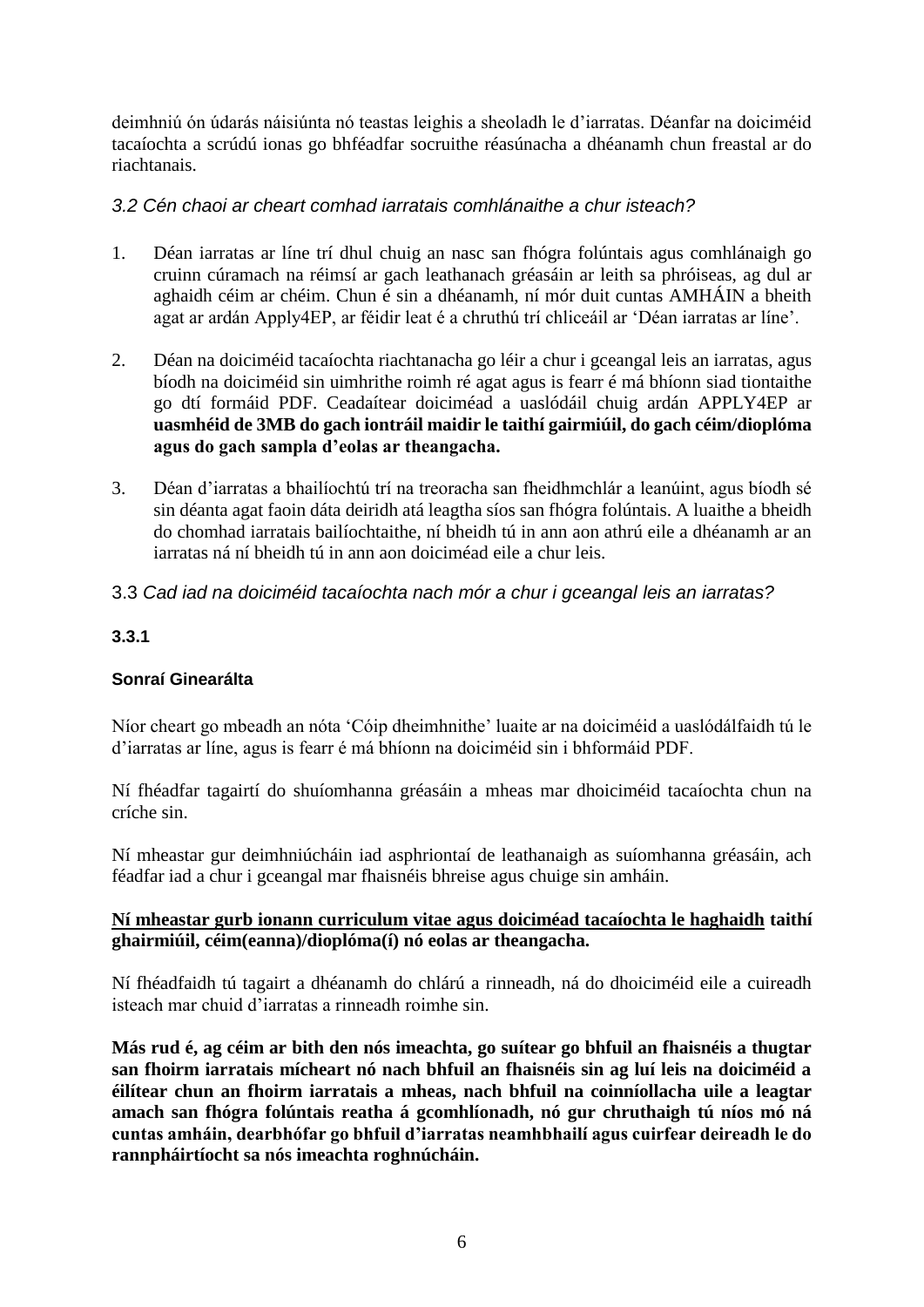#### **3.3.2 Doiciméid tacaíochta a chruthaíonn go bhfuil na coinníollacha ginearálta á gcomhlíonadh**

Ní iarrtar doiciméad ar bith ag an bpointe seo chun a chruthú:

- go bhfuil tú i do náisiúnach de cheann amháin de Bhallstáit an Aontais Eorpaigh;
- go bhfuil do lánchearta mar shaoránach á dteachtadh agat;
- go bhfuil do dhualgais comhlíonta agat i ndáil leis na hoibleagáidí seirbhíse míleata is infheidhme de réir dlí;
- go bhfuil na teistiméireachtaí carachtair agat is iomchuí do na cúraimí atá i gceist a chomhlíonadh;
- go bhfuil an t-eolas ar theangacha agat atá luaite san fhoirm iarratais.

**Ní mór duit tic a chur sa bhosca le taobh 'Dearbhú ar onóir'.** Is leis an tic sin a dhearbhaíonn tú ar d'onóir go bhfuil na coinníollacha sin á gcomhlíonadh agat agus go bhfuil an fhaisnéis a thugann tú fíor agus iomlán. Iarrfar ort na doiciméid sin a chur ar fáil nuair a dhéanfar tú a earcú.

#### **3.3.3 Doiciméid tacaíochta le haghaidh na gcoinníollacha sonracha agus le haghaidh measúnú ar cháilíochtaí**

Tá ort an fhaisnéis go léir agus na doiciméid uile a sholáthar don choiste roghnúcháin a chuirfidh ar chumas an choiste sin beachtas na faisnéise atá tugtha san fhoirm iarratais a dheimhniú.

#### **Dioplómaí/céimeanna agus/nó teastais lena ndeimhnítear gur bhain na hiarrthóirí cáilíocht amach i gcúrsa léinn**

Ní foláir duit cóip de na dioplómaí nó teastais oideachais mheánscoile, dioplómaí/céimeanna ollscoile nó teastais atá agat lena ndeimhnítear gur bhain tú cáilíocht amach i gcúrsa léinn ar an leibhéal a éilítear san fhógra folúntais a uaslódáil le d'iarratas ar líne agus is fearr é má bhíonn na doiciméid sin i bhformáid PDF.

Tabharfaidh an coiste roghnúcháin aird ar chórais dhifriúla oideachais Bhallstáit an Aontais Eorpaigh (Iarscríbhinn I agus II den Treoir seo).

Maidir le dioplómaí/céimeanna tríú leibhéal, ní foláir an fhaisnéis is mionsonraithe agus is féidir a chur ar fáil, go háirithe maidir leis na hábhair a ndearnadh staidéar orthu agus an tréimhse a mhair na cúrsaí, ionas go mbeidh ar chumas an choiste roghnúcháin a mheas cé chomh hábhartha do chúraimí an phoist atá na dioplómaí/céimeanna sin.

Maidir le hoiliúint theicniúil nó ghairmiúil, nó cúrsaí breisoideachais nó speisialtóireachta, ní foláir duit a chur in iúl an cúrsaí lánaimseartha, cúrsaí páirtaimseartha nó ranganna oíche a bhí i gceist leo, agus na hábhair a rinneadh, mar aon le fad oifigiúil na gcúrsaí. Iarrtar ort an fhaisnéis sin ar fad a uaslódáil in aon doiciméad amháin agus is fearr é má bhíonn sé i bhformáid PDF.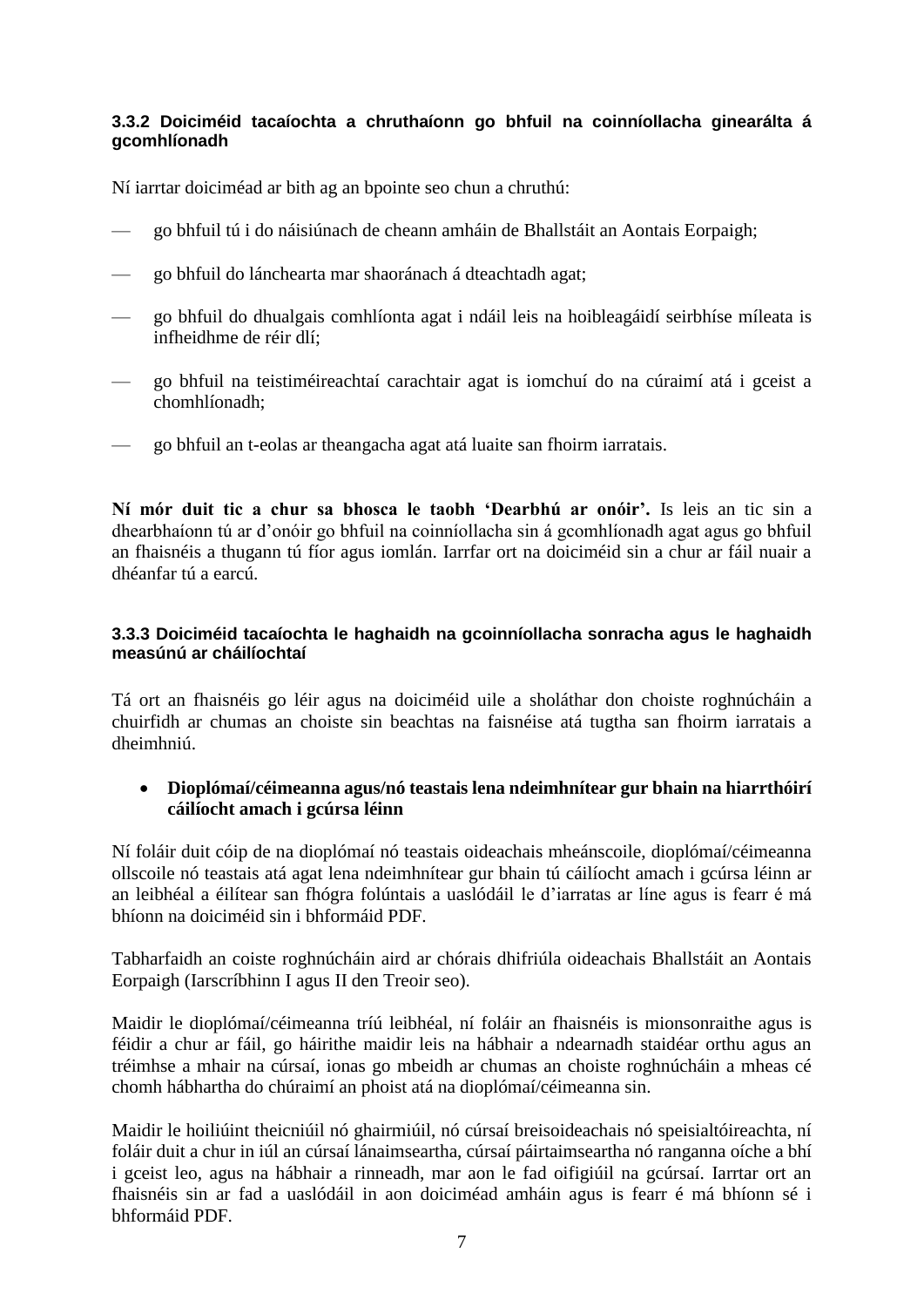### **Taithí ghairmiúil**

Más rud é go n-éilítear taithí ghairmiúil san fhógra comórtais, ní chuirfear san áireamh ach amháin an taithí ghairmiúil atá faighte ag an iarrthóir **i ndiaidh dó an chéim/dioplóma nó an cháilíocht léinn is gá a bhaint amach**. Ní foláir cruthúnas a bheith sna doiciméid tacaíochta de **thréimhse agus leibhéal** na taithí gairmiúla agus ní mór an **cineál cúraimí a cuireadh i gcrích** a thabhairt **chomh mionsonraithe agus is féidir** ionas go mbeidh ar chumas an choiste roghnúcháin a mheas cé chomh hábhartha do chúraimí an phoist atá an taithí ghairmiúil sin. Má tá níos mó ná doiciméad amháin agat don taithí ghairmiúil chéanna, beidh ort iad sin a uaslódáil mar aon doiciméad amháin.

Ní foláir go mbeidh doiciméad tacaíochta ann le haghaidh gach tréimhse den obair ghairmiúil lena mbaineann, mar shampla:

- deimhniúcháin ó iarfhostóirí agus ón bhfostóir reatha lena ndeimhnítear an taithí ghairmiúil a éilítear chun cur isteach ar an nós imeachta roghnúcháin;
- más rud é, ar chúiseanna rúndachta, nach féidir leis na hiarrthóirí na deimhniúcháin sin a chur i gceangal leis an iarratas, *tá sé ríthábhachtach*, ina n-ionad sin, go ndéantar fótachóip den chonradh oibre nó den litir earcaíochta agus/nó den chéad duillín pá agus den duillín pá deiridh agus go ndéantar leagan leictreonach den fhótachóip sin a chur i gceangal leis an iarratas;
- i gcás nach thar ceann fostóra a rinneadh an obair ghairmiúil (duine féinfhostaithe, duine a ghabhann le saorghairmeacha etc.), glacfar mar chruthúnas le sonraisc ina dtugtar mionsonraí faoi na seirbhísí a soláthraíodh nó le haon doiciméad tacaíochta oifigiúil eile atá ábhartha.

#### **Eolas ar theangacha**

I gcás próifílí teanga, agus má iarrtar sin san fhógra folúntais, beidh ort cruthúnas a thabhairt de do thríú teanga agus, b'fhéidir, do cheathrú teanga, as measc 24 theanga oifigiúla an Aontais Eorpaigh, trí theastas nó dearbhú onóra a uaslódáil agus leibhéal an eolais ar an teanga a shonrú.

# **4. DÍCHÁILIÚ**

Dícháileofar thú sna cásanna seo a leanas:

- más rud é, ag céim ar bith den nós imeachta, go suítear go bhfuil an fhaisnéis a thugtar san fhoirm iarratais mícheart nó nach bhfuil an fhaisnéis sin ag luí leis na doiciméid a éilítear chun an fhoirm iarratais a mheas nó nach bhfuil na coinníollacha uile a leagtar amach san fhógra comórtais reatha á gcomhlíonadh;
- más rud é gur chruthaigh tú níos mó ná aon chuntas amháin;
- más rud é go ndéanann tú teagmháil dhíreach nó indíreach le comhaltaí an choiste roghnúcháin.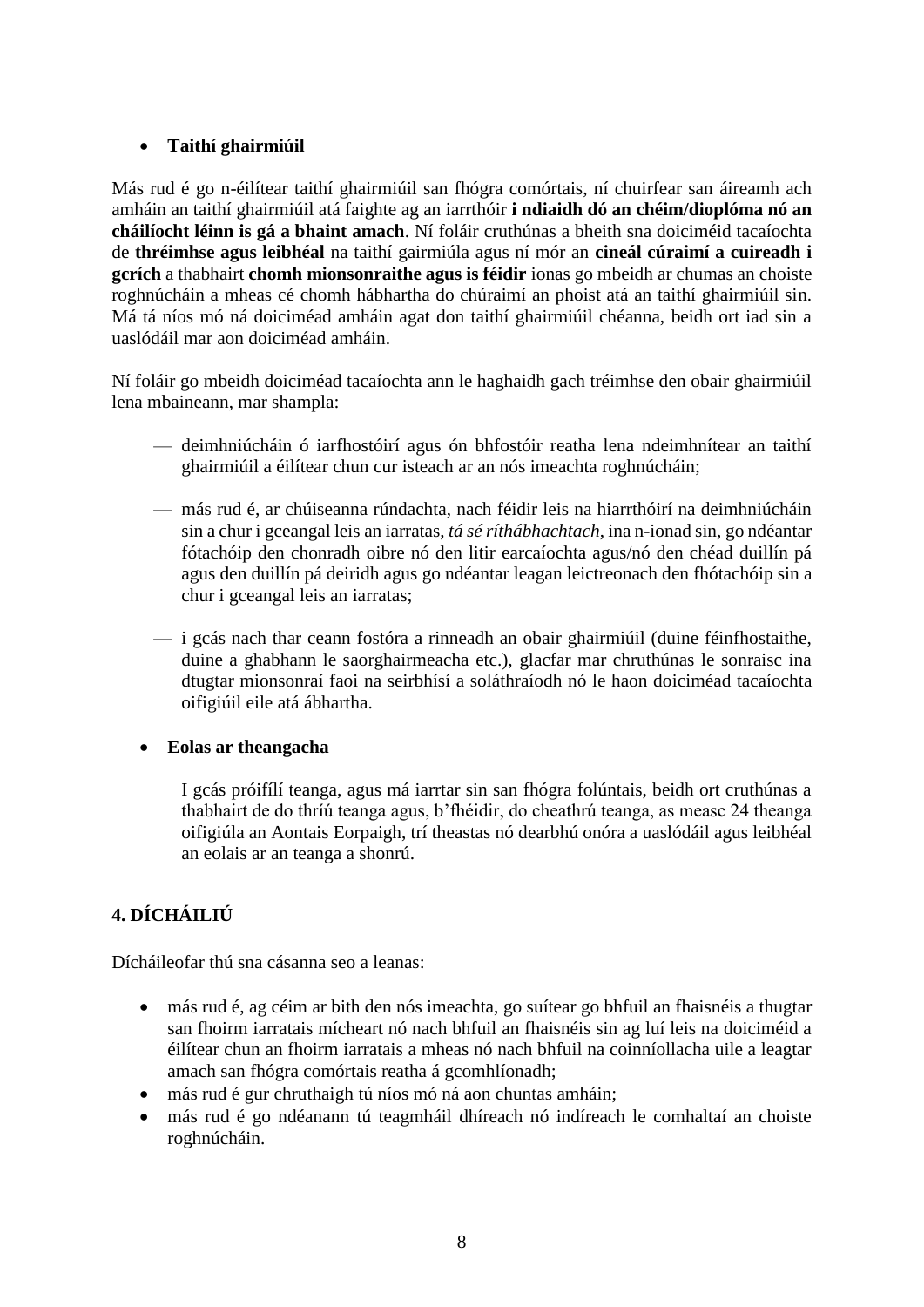# **5. CUMARSÁID**

I bhfianaise na freagrachta atá ort, ní foláir duit gach cúram a ghlacadh lena chinntiú go bhfuil an clárú ar líne comhlánaithe go cuí, go bhfuil gach doiciméad tacaíochta a éilítear curtha i gceangal leis an iarratas agus go bhfuil an t-iarratas bailíochtaithe in Apply4EP roimh an dáta deiridh chun iarratas a dhéanamh faoi mar a leagtar síos san fhógra folúntais. Tabharfar deimhniú ar gach iarratas bailí a dhéantar trí Apply4EP trí theachtaireacht ríomhphoist ón ardán féin ina luafar go bhfuil an clárú déanta.

#### **Ní thabharfar aird ar aon iarratas a chuirtear isteach ar mhodh eile seachas trí Apply4EP. Dá réir sin, is saothar in aisce é iarratas a chur isteach tríd an bpost, is cuma más litir chláraithe é nó nach ea. Ní ghlacfaidh an tAonad um Roghnú Tallainne le hiarratais a chuirfear isteach trí lámhsheachadadh.**

Déanfar an comhfhreagras go léir ó Pharlaimint na hEorpa maidir leis an nós imeachta roghnúcháin, lena n-áirítear cuireadh chun na dtrialacha agus cur in iúl na dtorthaí, a sheoladh chugat le teachtaireachtaí ríomhphoist chuig an seoladh a bheidh tugtha agat san fhoirm iarratais le linn duit clárú ar líne agus an cuntas á chruthú agat. Is ort féin atá an fhreagracht na teachtaireachtaí i do chuntas ríomhphoist a sheiceáil go tráthrialta agus do chuntas a thabhairt cothrom le dáta má tharlaíonn aon athrú ar do chuid sonraí pearsanta. Is i dteanga an fhógra, mar atá roghnaithe ag na hiarrthóirí, a dhéanfar gach cumarsáid leis na hiarrthóirí (lena náirítear an cuireadh chun na dtrialacha agus foilsiú na dtorthaí).

Chun a áirithiú go mbeidh an coiste roghnúcháin neamhspleách, tá toirmeasc ar na hiarrthóirí i gcúinse ar bith aon teagmháil a dhéanamh, go díreach nó go hindíreach, leis an gcoiste roghnúcháin agus má dhéanann siad é sin, d'fhéadfaí iad a eisiamh as an nós imeachta roghnúcháin.

Is ar an Aonad um Roghnú Tallainne atá an cúram déileáil le gach comhfhreagras leis na hiarrthóirí go dtí go mbeidh an comórtas críochnaithe. Má tá cuntas Apply4EP agat, féadfaidh tú teachtaireacht a sheoladh ó do chuntas. Mura bhfuil cuntas Apply4EP agat go fóill, féadfaidh tú ríomhphost a chur chuig [PERS-APPLY4EPContacts@europarl.europa.eu](mailto:PERS-APPLY4EPContacts@europarl.europa.eu)

# 6**. FAISNÉIS GHINEARÁLTA**

# *6.1 Comhionannas Deiseanna*

Glacann Parlaimint na hEorpa fíorchúram chun gach cineál idirdhealaithe a sheachaint le linn an nós imeachta roghnúcháin.

Is fostóir comhionannais deiseanna í agus glacann sí le hiarratais gan idirdhealú a dhéanamh ar fhorais ar bith amhail inscne, cine, dath, bunadh eitneach nó sóisialta, tréithe géiniteacha, teanga, reiligiún nó creideamh, tuairimí polaitiúla nó aon tuairim eile, a bheith i do dhuine de mhionlach náisiúnta, maoin, breith, míchumas, aois, gnéaschlaonadh, stádas pósta nó stádas teaghlaigh.

#### *6.2 Iarrataí ó iarrthóirí ar fhaisnéis a bhaineann leo a rochtain*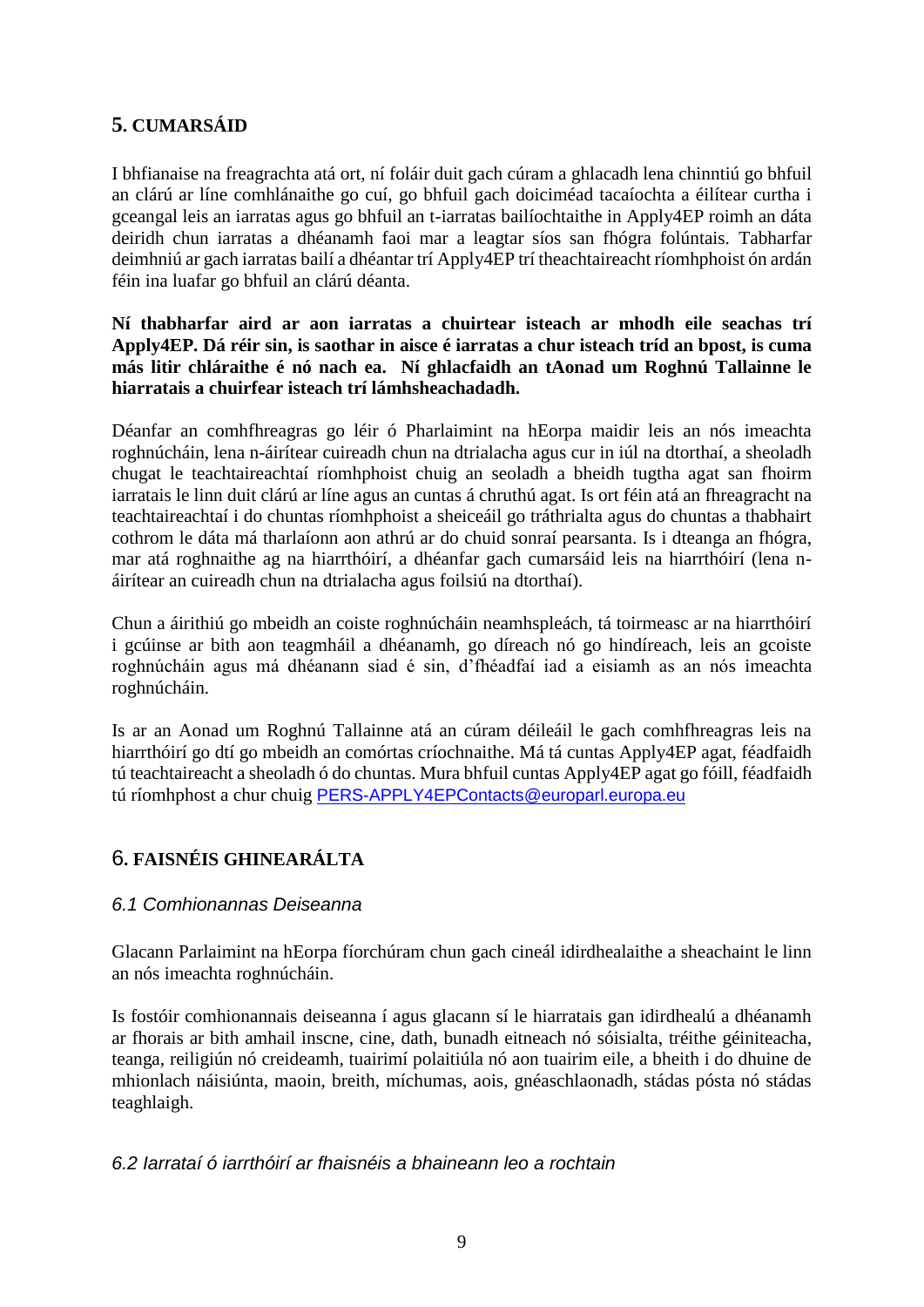I gcomhthéacs nósanna imeachta roghnúcháin, tá ceart sonrach ag na hiarrthóirí faisnéis áirithe a bhaineann leo go díreach agus go leithleach a rochtain, faoi réir na gcoinníollacha a dtugtar tuairisc anseo thíos orthu. De bhua an chirt sin, féadfaidh Parlaimint na hEorpa an fhaisnéis bhreise seo a leanas a sholáthar d'iarrthóir arna iarraidh sin dó:

- a) i gcás iarrthóirí nach bhfaigheann cuireadh chun na dtrialacha scríofa, féadfaidh siad cóip a fháil den bhileog mheastóireachta a bhaineann lena gcáilíochtaí ach é sin a iarraidh. Ní foláir aon iarraidh a dhéanamh laistigh d'aon mhí amháin ón dáta a seoladh an teachtaireacht ríomhphoist ag tabhairt fógra don iarrthóir faoin gcinneadh tríd an gcuntas Apply4EP.
- b) i gcás iarrthóirí nár éirigh leo sna trialacha scríofa agus/nó nach bhfuil i measc na niarrthóirí a fuair cuireadh chun na dtrialacha cainte, féadfaidh siad cóip a fháil de na páipéir a scríobh siad do na trialacha mar aon le cóip de na bileoga meastóireachta pearsanta ina bhfuil trácht an choiste roghnúcháin i dtaobh chomh maith agus a d'éirigh leo. Ní foláir aon iarraidh a dhéanamh laistigh d'aon mhí amháin ón dáta ar seoladh an teachtaireacht ríomhphoist ag tabhairt fógra don iarrthóir faoin gcinneadh.
- c) i gcás iarrthóirí ar tugadh cuireadh chun na dtrialacha cainte dóibh agus nach bhfuil a nainm ar an liosta d'iarrthóirí oiriúnacha, ní chuirfear na marcanna a fuair siad sna trialacha éagsúla in iúl dóibh go dtí go mbeidh an liosta d'iarrthóirí oiriúnacha tarraingthe suas ag an gcoiste roghnúcháin. Arna iarraidh sin dóibh, féadfaidh siad cóip a fháil dá dtriail scríofa agus, i gcás na dtrialacha uile, idir thrialacha scríofa agus trialacha ó bhéal, féadfaidh siad cóip a fháil den bhileog meastóireachta pearsanta ina bhfuil trácht an choiste roghnúcháin i dtaobh chomh maith agus a d'éirigh leo. Ní foláir aon iarraidh ar chóip a dhéanamh laistigh d'aon mhí amháin ón dáta ar seoladh an teachtaireacht ríomhphoist ag tabhairt fógra don iarrthóir faoin gcinneadh gan é a chur ar an liosta d'iarrthóirí oiriúnacha.
- d) i gcás iarrthóirí a bheidh ar an liosta d'iarrthóirí oiriúnacha, cuirfear in iúl dóibh gur iarrthóirí iad ar éirigh leo sa nós imeachta roghnúcháin.

Déileálfar le hiarrataí i gcomhréir leis an gceanglas go ndéantar obair an choiste roghnúcháin ar mhodh rúin, amhail dá bhforáiltear i Rialacháin Foirne Oifigigh an Aontais Eorpaigh (Airteagal 6 d'Iarscríbhinn III) agus i gcomhlíonadh na rialacha maidir le cosaint daoine nádúrtha a mhéid a bhaineann le sonraí pearsanta a phróiseáil.

#### *6.3 Cosaint sonraí pearsanta*

Déanann Parlaimint na hEorpa, ina cáil mar an comhlacht atá freagrach as eagrú nósanna imeachta roghnúcháin, a áirithiú go bpróiseáiltear sonraí pearsanta na n-iarrthóirí i ndlúthchomhlíonadh Rialachán (AE) 2018/1725 ó Pharlaimint na hEorpa agus ón gComhairle an 23 Deireadh Fómhair 2018 maidir le daoine nadúrtha a chosaint i ndáil le sonraí pearsanta a bheith á bpróiseáil ag institiúidí, comhlachtaí, oifigí agus gníomhaireachtaí an Aontais agus maidir le saorghluaiseacht sonraí den sórt sin, agus lena n-aisghairtear Rialachán (CE) Uimh. 45/2001 agus Cinneadh Uimh. 1247/2002/CE *(Iris Oifigiúil an Aontais Eorpaigh L 295, 21.11.2018)*, go sonrach a mhéid a bhaineann le rúndacht agus slándáil na sonraí sin.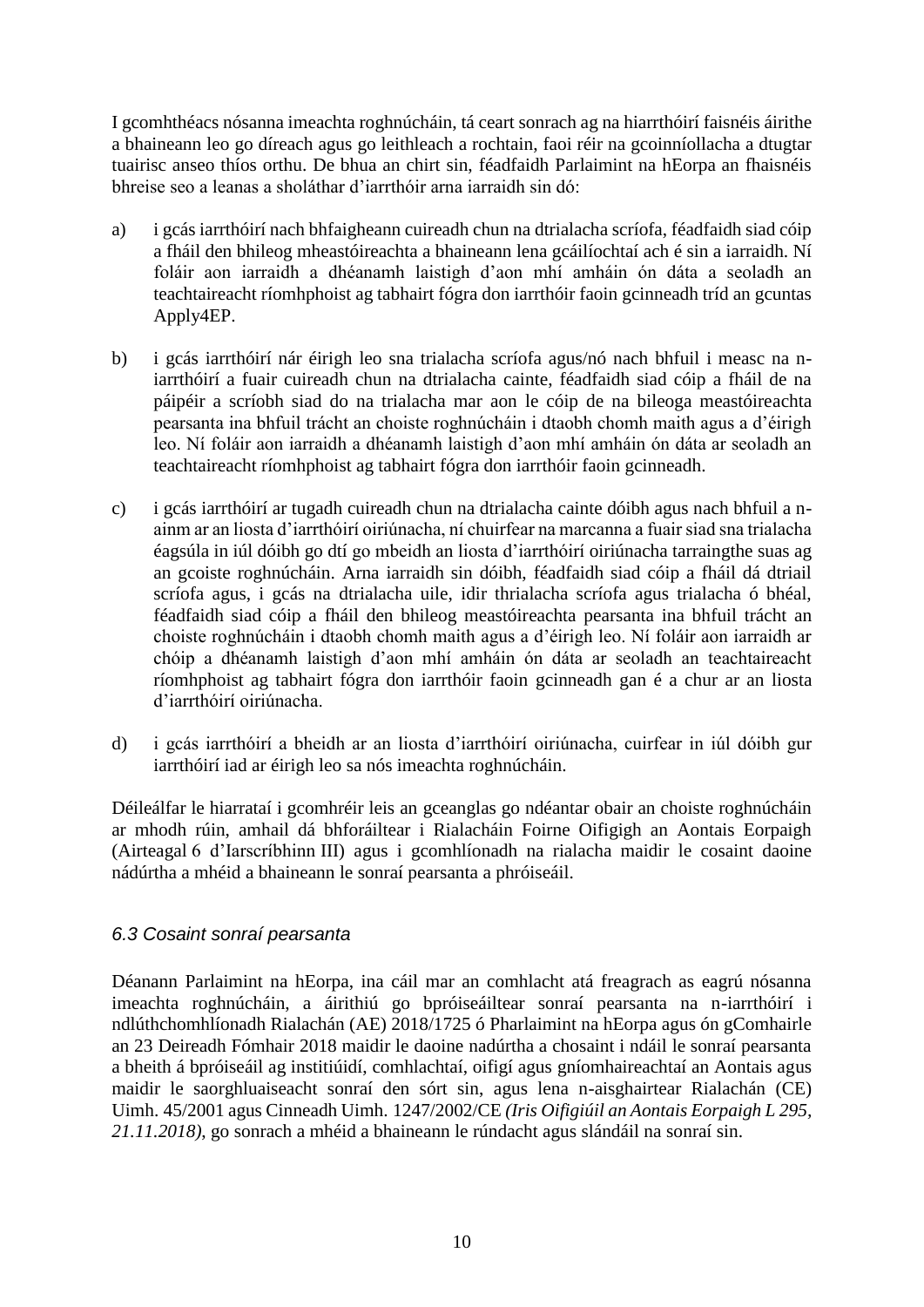#### *6.4 Speansais taistil agus chothaithe i gcás trialacha a eagraítear i bpearsa*

Déanfar ranníocaíocht i dtreo speansais taistil agus chothaithe na n-iarrthóirí a dtabharfar cuireadh chun na dtrialacha dóibh. Déanfar mionsonraí faoin gcomórtas agus na rátaí is infheidhme a thabhairt sa teachtaireacht lena dtugtar cuireadh don iarrthóir chun na dtrialacha.

Glacfar leis gurb é an seoladh a thabharfaidh an t-iarrthóir sa chomhad iarratais an áit óna bhfágfaidh an t-iarrthóir le dul chuig an áit ina n-iarrfar air na trialacha a dhéanamh. I ndáil leis sin, ní fhéadfar aird a thabhairt ar athrú ar an seoladh a chuirfidh an t-iarrthóir in iúl tar éis do Pharlaimint na hEorpa cuirí chun na dtrialacha a sheoladh, ach amháin sa chás go measann an Pharlaimint go bhfuil *force majeure* i gceist nó gur cás é atá go hiomlán eisceachtúil.

# **7. IARRATAÍ AR ATHBHREITHNIÚ – ACHOMHAIRC – GEARÁIN CHUIG AN OMBUDSMAN EORPACH**

Tá faisnéis maidir le hiarrataí ar athbhreithniú, achomhairc agus gearáin chuig an Ombudsman Eorpach in Iarscríbhinn III den Treoir seo.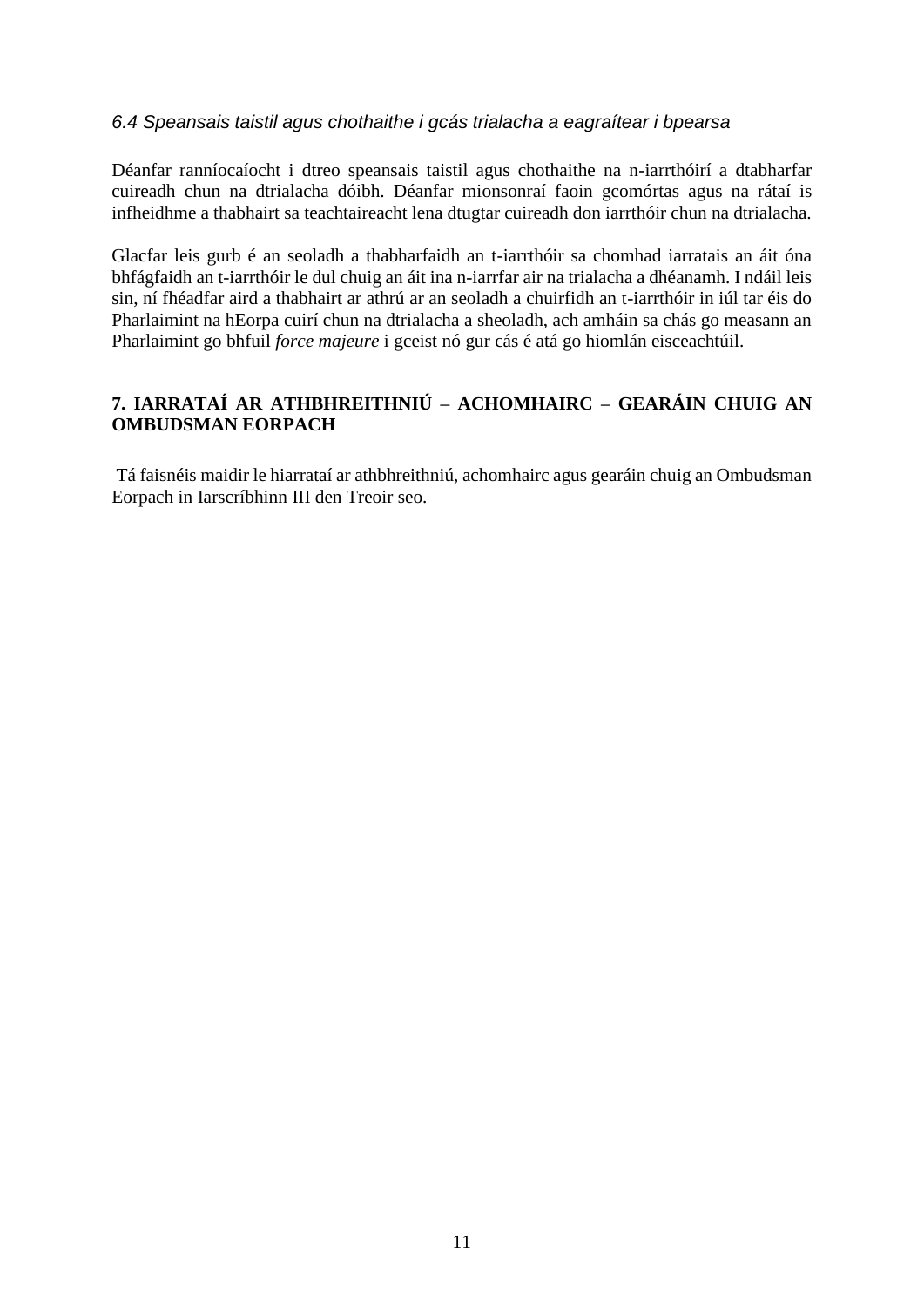# **IARSCRÍBHINN I**

Treoir **tháscach** de na cáilíochtaí is iomchuí chun cur isteach ar nósanna imeachta roghnúcháin do ghrúpa feidhme AD <sup>1</sup> .

| <b>TÍR</b>                              | Cúrsa ollscoile a mhaireann ceithre bliana ar a laghad                                                                                                                                                                                                                                                                                                                                                                                                                                                                                                                                                                           | Cúrsa ollscoile a mhaireann trí bliana ar<br>a laghad                                                                                   |
|-----------------------------------------|----------------------------------------------------------------------------------------------------------------------------------------------------------------------------------------------------------------------------------------------------------------------------------------------------------------------------------------------------------------------------------------------------------------------------------------------------------------------------------------------------------------------------------------------------------------------------------------------------------------------------------|-----------------------------------------------------------------------------------------------------------------------------------------|
| Belgique -<br>België-<br><b>Belgien</b> | Licence/Licentiaat / Diplôme d'études approfondies (DEA) /<br>Diplôme d'études spécialisées (DES) / Diplôme d'études<br>supérieures spécialisées (DESS) / Gediplomeerde in de<br>Voortgezette Studies (GVS) / Gediplomeerde in de<br>Gespecialiseerde Studies (GGS) / Gediplomeerde in de<br>Aanvullende Studies (GAS)<br>Agrégation de l'enseignement secondaire supérieur (AESS)/<br>Aggregaat<br>Ingénieur industriel/Industrieel ingenieur / Master - 60/120 ECTS /<br>Master complémentaire - 60 ECTS ou plus<br>Agrégation de l'enseignement secondaire supérieur (AESS) - 30<br><b>ECTS</b><br>Doctorat/Doctoraal Diploma | Bachelor académique (dit «de transition ») -<br>180 ECTS<br>Academisch gerichte Bachelor - 180 ECTS                                     |
| България                                | Диплома за висше образование Бакалавър - 240 ECTS /<br>Магистър — 300 ЕСТЅ / Доктор<br>Магистър след Бакалавър - 60 ECTS / Магистър след<br>Професионален бакалавър по  - 120 ECTS                                                                                                                                                                                                                                                                                                                                                                                                                                               |                                                                                                                                         |
| Česká<br>republika                      | Diplom o ukončení vysokoškolského studia / Magistr / Doktor                                                                                                                                                                                                                                                                                                                                                                                                                                                                                                                                                                      | Diplom o ukončení bakalářského studia<br>(Bakalář)                                                                                      |
| <b>Danmark</b>                          | Kandidatgrad/Candidatus / Master/Magistergrad (Mag.Art) /<br>Licenciatgrad / Ph.d.-grad                                                                                                                                                                                                                                                                                                                                                                                                                                                                                                                                          | Bachelorgrad (B.A or B. Sc) /<br>Professionsbachelorgrad / Diplomingeniør                                                               |
| <b>Deutschland</b>                      | Master (alle Hochschulen) / Diplom (Univ.) / Magister /<br>Staatsexamen / Doktorgrad                                                                                                                                                                                                                                                                                                                                                                                                                                                                                                                                             | Bachelor / Fachhochschulabschluss (FH)<br>Staatsexamen (Regelstudienzeit 3 Jahre)                                                       |
| Eesti                                   | Rakenduskõrghariduse diplom Bakalaureusekraad (160 ainepunkti)<br>/ Magistrikraad / Arstikraad / Hambaarstikraad / Loomaarstikraad /<br>Filosoofiadoktor / Doktorikraad (120-160 ainepunkti)                                                                                                                                                                                                                                                                                                                                                                                                                                     | Bakalaureusekraad (min 120 ainepunkti) /<br>Bakalaureusekraad (< 160 ainepunkti)                                                        |
| Éire/Ireland                            | Céim Onórach Bhaitsiléara (4 bliana/240 ECTS) Honours Bachelor<br>Degree (4 years/ 240 ECTS) / Céim Ollscoile University Degree /<br>Céim Mháistir (60-120 ECTS) Master's Degree (60-120 ECTS) /<br>Céim Dhochtúra Doctorate                                                                                                                                                                                                                                                                                                                                                                                                     | Céim Onórach Bhaitsiléara (3 bliana/180<br>ECTS) (BA, B.Sc, B. Eng) Honours<br>Bachelor Degree (3 years/180 ECTS) (BA,<br>B.Sc, B. Eng) |
| Ελλάδα                                  | Πτυχίο (ΑΕΙ πανεπιστημίου, πολυτεχνείου, ΤΕΙ υποχρεωτικής<br>τετραετούς φοίτησης) 4 χρόνια (1ος κύκλος)<br>Μεταπτυχιακό Δίπλωμα Ειδίκευσης (2ος κύκλος)<br>Διδακτορικό Δίπλωμα (3ος κύκλος)                                                                                                                                                                                                                                                                                                                                                                                                                                      |                                                                                                                                         |
| España                                  | Licenciado / Ingeniero / Arquitecto / Graduado / Máster<br>Universitario / Doctor                                                                                                                                                                                                                                                                                                                                                                                                                                                                                                                                                | Diplomado / Ingeniero técnico<br>Arquitecto técnico/Maestro                                                                             |
| <b>France</b>                           | Maîtrise / MST (maîtrise des sciences et techniques) / MSG<br>(maîtrise des sciences de gestion)<br>DEST (diplôme d'études supérieures techniques) / DRT (diplôme<br>de recherche technologique)<br>DESS (diplôme d'études supérieures spécialisées) / DEA (diplôme<br>d'études approfondies)<br>Master 1 / Master 2 professionnel / Master 2 recherche<br>Diplôme des grandes écoles / Diplôme d'ingénieur / Doctorat                                                                                                                                                                                                           | Licence                                                                                                                                 |

<sup>&</sup>lt;u>.</u> ( 1 ) Déantar daoine a fhostú ar ghráid 7 go 16 de ghrúpa feidhme AD faoin gcoinníoll breise go bhfuil taithí ghairmiúil iomchuí de bhliain amháin ar a laghad acu.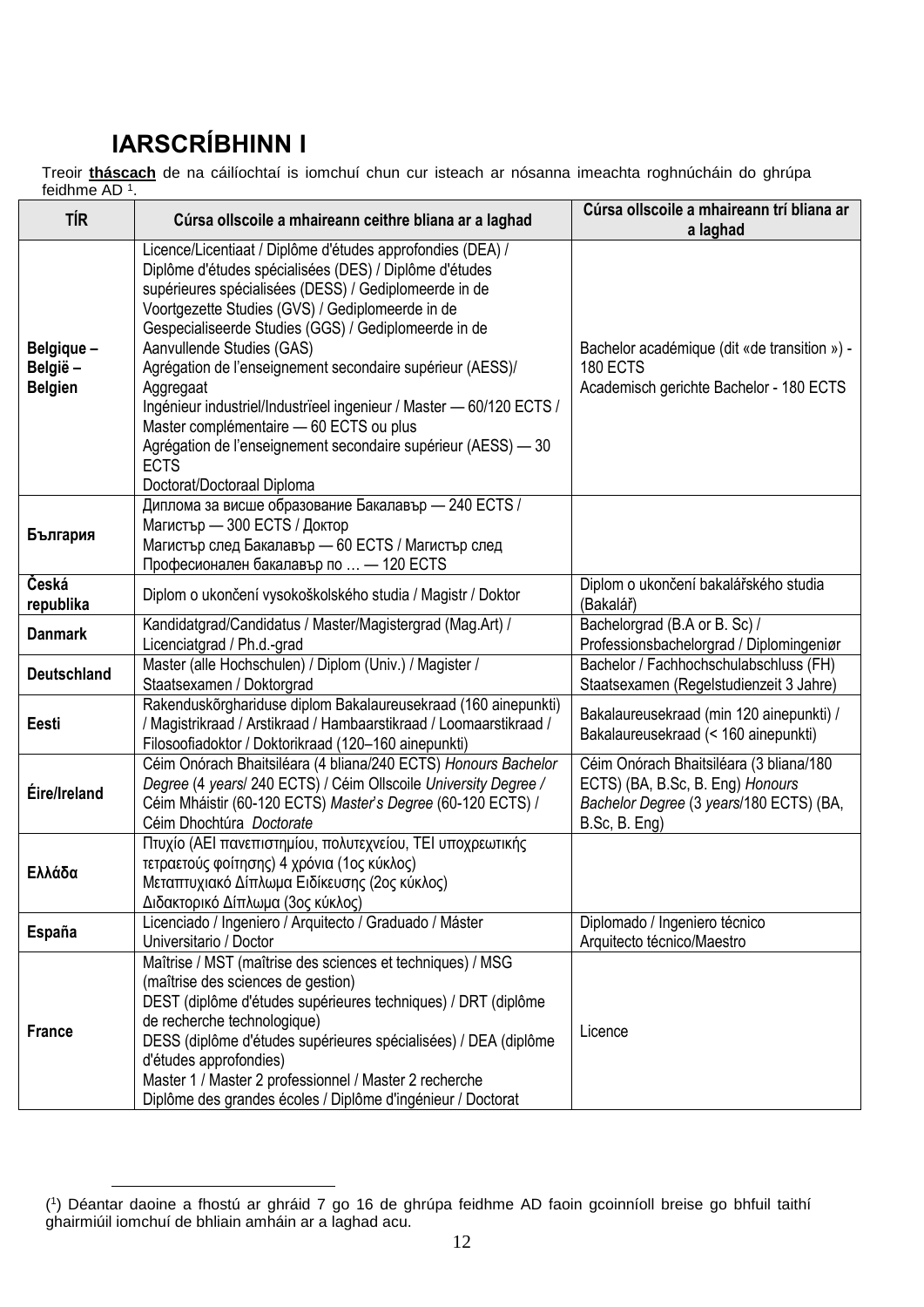| <b>Italia</b>                | Diploma di Laurea (DL) — da 4 a 6 anni / Laurea specialistica (LS) /<br>Laurea magistrale (LM) / Master universitario di primo livello /<br>Master universitario di secondo livello / Diploma di Specializzazione<br>(DS) / Dottorato di ricerca (DR)                                                                                                                                                                                                                | Diploma universitario (3 anni) / Diploma di<br>Scuola diretta a fini speciali (3 anni) /<br>Laurea - L180 crediti                                                                                                                   |
|------------------------------|----------------------------------------------------------------------------------------------------------------------------------------------------------------------------------------------------------------------------------------------------------------------------------------------------------------------------------------------------------------------------------------------------------------------------------------------------------------------|-------------------------------------------------------------------------------------------------------------------------------------------------------------------------------------------------------------------------------------|
| Κύπρος                       | Πανεπιστημιακό Πτυχίο/Bachelor<br>Master / Doctorat                                                                                                                                                                                                                                                                                                                                                                                                                  |                                                                                                                                                                                                                                     |
| Latvija                      | Bakalaura diploms (160 kredīti) / Profesionālā bakalaura diploms /<br>Maģistra diploms / Profesionālā maģistra diploms / Doktora grāds                                                                                                                                                                                                                                                                                                                               | Bakalaura diploms (min. 120 kredīti)                                                                                                                                                                                                |
| Lietuva                      | Aukštojo mokslo diplomas / Bakalauro diplomas / Magistro<br>diplomas / Daktaro diplomas / Meno licenciato diplomas                                                                                                                                                                                                                                                                                                                                                   | Profesinio bakalauro diplomas Aukštojo<br>mokslo diplomas                                                                                                                                                                           |
| Luxembourg                   | Master / Diplôme d'ingénieur industriel / DESS en droit européen                                                                                                                                                                                                                                                                                                                                                                                                     | Bachelor / Diplôme d'ingénieur technicien                                                                                                                                                                                           |
| Magyarország                 | Egyetemi oklevél / Alapfokozat - 240 kredit / Mesterfokozat /<br>Doktori fokozat                                                                                                                                                                                                                                                                                                                                                                                     | Főiskolai oklevél / Alapfokozat – 180 kredit<br>vagy annál több                                                                                                                                                                     |
| <b>Malta</b>                 | Bachelor's degree / Master of Arts / Doctorate                                                                                                                                                                                                                                                                                                                                                                                                                       | Bachelor's degree                                                                                                                                                                                                                   |
| <b>Nederland</b>             | <b>HBO Bachelor degree</b><br>HBO/WO Master's degree<br>Doctoraal examen /Doctoraat                                                                                                                                                                                                                                                                                                                                                                                  | Bachelor (WO)                                                                                                                                                                                                                       |
| Österreich                   | Master Magister/Magistra<br>Magister/Magistra (FH)<br>Diplom-Ingenieur/in<br>Diplom-Ingenieur/in (FH)<br>Doktor/in<br>PhD                                                                                                                                                                                                                                                                                                                                            | <b>Bachelor</b><br>Bakkalaureus/Bakkalaurea<br>Bakkalaureus/Bakkalaurea (FH)                                                                                                                                                        |
| Polska                       | Magister / Magister inżynier<br>Dyplom doktora                                                                                                                                                                                                                                                                                                                                                                                                                       | Licencjat / Inżynier                                                                                                                                                                                                                |
| Portugal                     | Licenciado / Mestre / Doutor                                                                                                                                                                                                                                                                                                                                                                                                                                         | Bacharel / Licenciado                                                                                                                                                                                                               |
| Republika<br><b>Hrvatska</b> | Baccalaureus / Baccalaurea (Sveučilišni Prvostupnik /<br>Prvostupnica)<br>Stručni Specijalist<br>Master degree (magistar struke) 300 kredit min<br>magistar inženjer/ magistrica inženjerka (mag. ing).<br>Doktor struke / Doktor umjetnosti                                                                                                                                                                                                                         | Baccalaureus / Baccalaurea (Sveučilišni<br>Prvostupnik / Prvostupnica)                                                                                                                                                              |
| România                      | Diplomă de Licență / Diplomă de inginer / Diplomă de urbanist /<br>Diplomă de Master / Diplomă de Studii Aprofundate / Certificat de<br>atestare (studii academice postuniversitare) / Diplomă de doctor                                                                                                                                                                                                                                                             | Diplomă de Licență                                                                                                                                                                                                                  |
| Slovenija                    | Univerzitetna diploma/ Magisterij / Specializacija / Doktorat                                                                                                                                                                                                                                                                                                                                                                                                        | Diploma o pridobljeni visoki strokovni<br>izobrazbi                                                                                                                                                                                 |
| Slovensko                    | diplom o ukončení vysokoškolského štúdia / bakalár (Bc.) /<br>magister magister/inžinier / ArtD                                                                                                                                                                                                                                                                                                                                                                      | diplom o ukončení bakalárskeho štúdia<br>(bakalár)                                                                                                                                                                                  |
| Suomi/<br><b>Finland</b>     | Maisterin tutkinto - Magister-examen<br>Ammattikorkeakoulututkinto - Yrkeshögskoleexamen (min 160<br>opintoviikkoa - studieveckor)<br>Tohtorin tutkinto (Doktorsexamen) joko 4 vuotta tai 2 vuotta<br>lisensiaatin tutkinnon jälkeen — antingen 4 år eller 2 år efter<br>licentiatexamen / Lisensiaatti/Licentiat                                                                                                                                                    | Kandidaatin tutkinto - Kandidatexamen /<br>Ammattikorkeakoulututkinto -<br>Yrkeshögskoleexamen (min 120<br>opintoviikkoa - studieveckor)                                                                                            |
| <b>Sverige</b>               | Magisterexamen (akademisk examen omfattande minst 160 poäng<br>varav 80 poäng fördjupade studier i ett ämne + uppsats<br>motsvarande 20 poäng eller två uppsatser motsvarande 10 poäng<br>vardera) / Licentiatexamen / Doktorsexamen<br>Meriter på avancerad nivå: Magisterexamen, 1 år, 60<br>högskolepoäng / Masterexamen, 2 år, 120 högskolepoäng<br>Meriter på forskarnivå: Licentiatexamen, 2 år, 120 högskolepoäng /<br>Doktorsexamen, 4 år, 240 högskolepoäng | Kandidatexamen (akademisk examen<br>omfattande minst 120 poäng varav 60<br>poäng fördjupade studier i ett ämne +<br>uppsats motsvarande 10 poäng)<br>Meriter på grundnivå:<br>Kandidatexamen, 3 år, 180 högskolepoäng<br>(Bachelor) |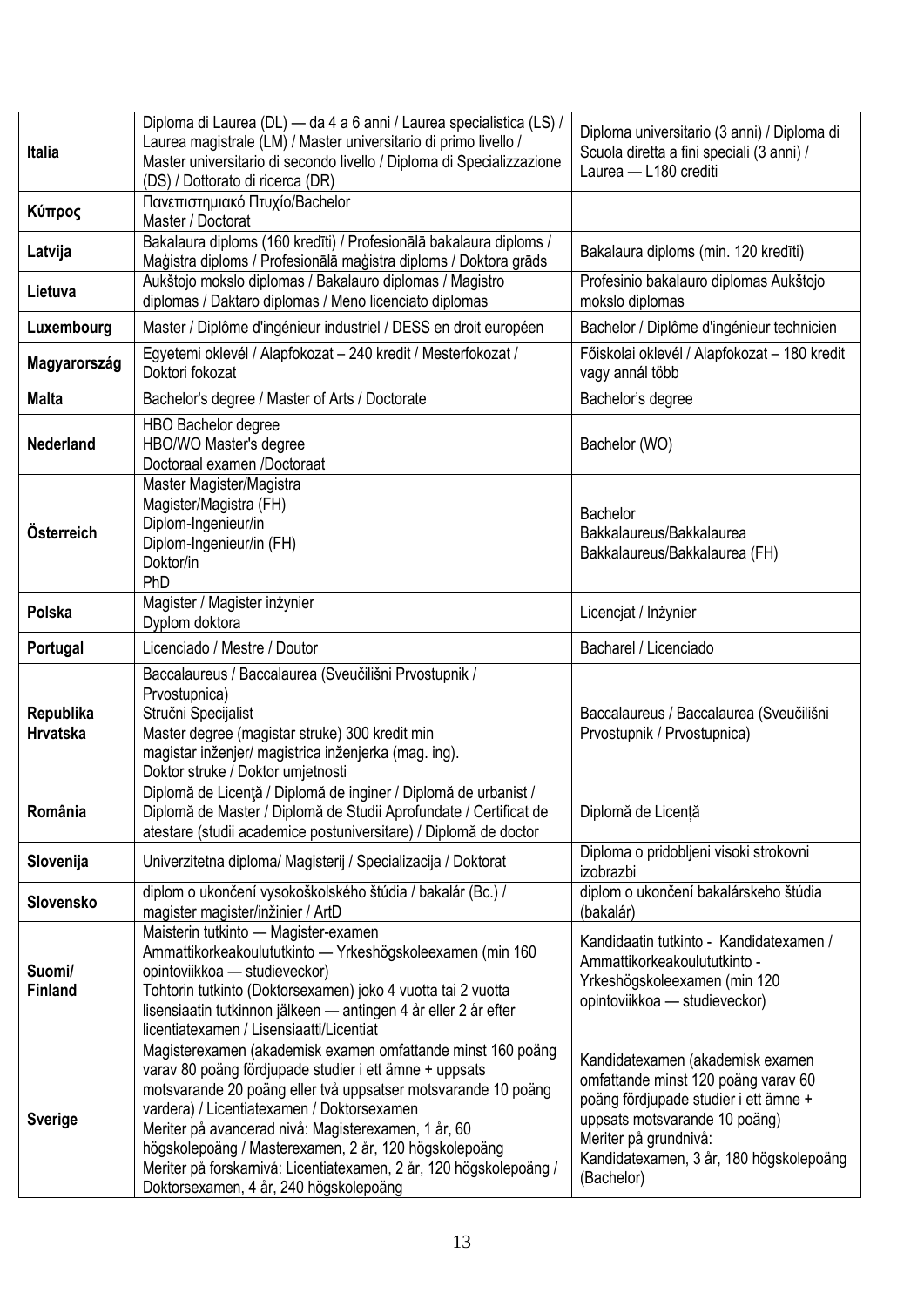| <b>United</b> | Honours Bachelor degree / Master's degree (MA, MB, MEng, MPhil,   (Honours) Bachelor degree |                                 |
|---------------|---------------------------------------------------------------------------------------------|---------------------------------|
| Kingdom       | MSc) / Doctorate                                                                            | NB: Master's degree in Scotland |
|               |                                                                                             |                                 |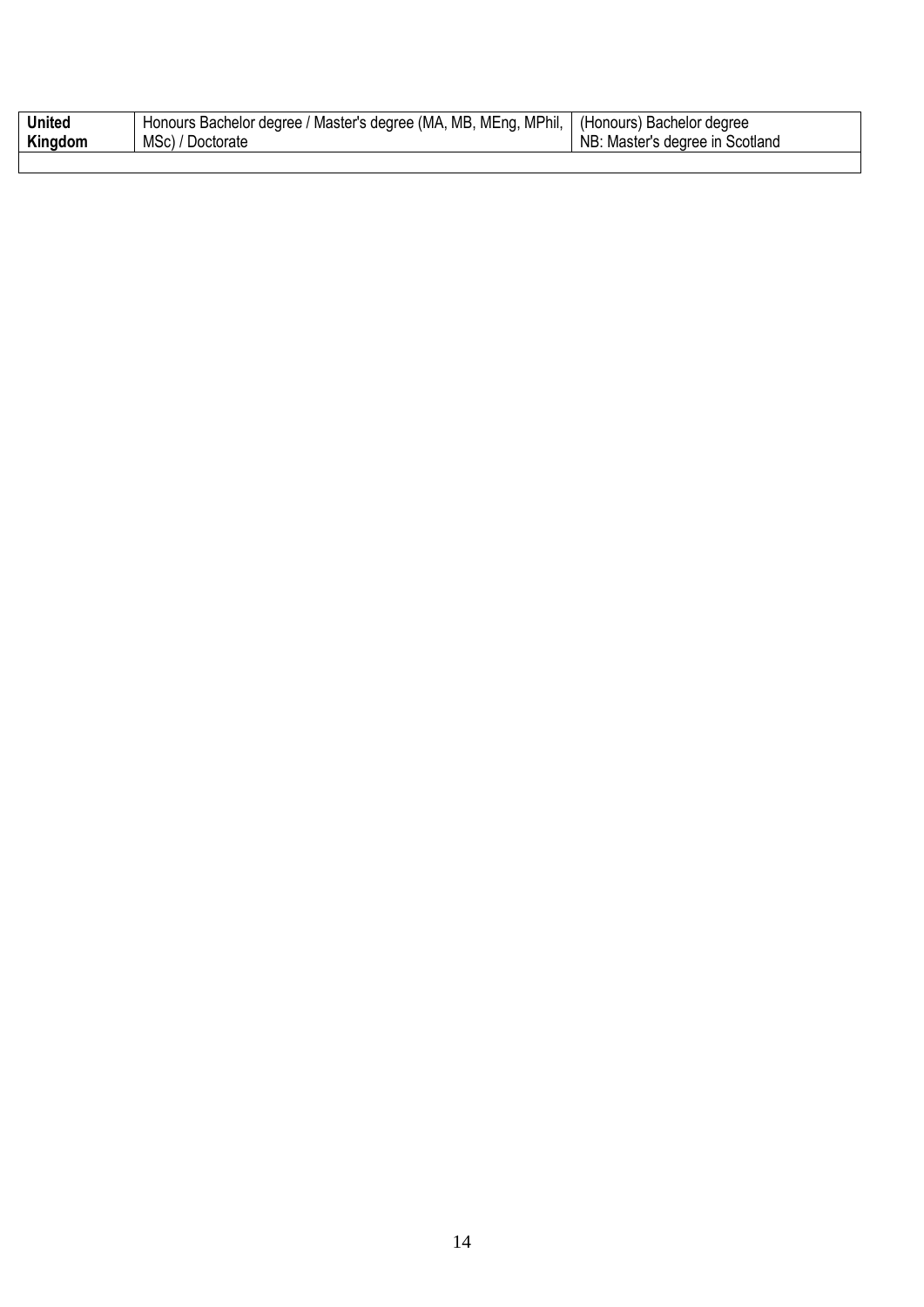# **IARSCRÍBHINN II**

3

**Treoir tháscach de na cáilíochtaí is iomchuí chun cur isteach ar nósanna imeachta roghnúcháin do ghrúpa feidhme AST (<sup>2</sup> ) (arna mheas ar bhonn cás ar chás).**

|                                         | do gnrupa ielumne AST (") (arna inneas ar bhonn cas ar chas).                                                                                                                                                                                                                                                                 |                                                                                                                                                                                                                                                         |
|-----------------------------------------|-------------------------------------------------------------------------------------------------------------------------------------------------------------------------------------------------------------------------------------------------------------------------------------------------------------------------------|---------------------------------------------------------------------------------------------------------------------------------------------------------------------------------------------------------------------------------------------------------|
| <b>TÍR</b>                              | Leibhéal iar-bhunoideachais <sup>3</sup> (lena dtugtar rochtain ar<br>oideachas tríú leibhéal)                                                                                                                                                                                                                                | Leibhéal ardoideachais (leibhéal<br>breisoideachais neamh-<br>ollscolaíochta nó cúrsa gearr<br>ollscoile a mhaireann dhá bhliain<br>ar a laghad)                                                                                                        |
| Belgique -<br>België-<br><b>Belgien</b> | Certificat de l'enseignement secondaire supérieur (CESS) /<br>Diploma secundair onderwijs / Diplôme d'aptitude à accéder<br>à l'enseignement supérieur (DAES) / Getuigschrift van hoger<br>secundair onderwijs / Diplôme d'enseignement professionnel<br>/ Getuigschrift van het beroepssecundair onderwijs                   | Candidature - Kandidaat<br>Graduat - Gegradueerde<br>Bachelier (dit «professionnalisant» ou<br>de «type court»)/ Professioneel<br>gerichte Bachelor - 180 ECTS                                                                                          |
| България                                | Диплома за средно образование / Свидетелство за<br>зрелост / Диплома / Диплома за завършено средно<br>образование / Диплома за средно специално<br>образование                                                                                                                                                                | Специалист по                                                                                                                                                                                                                                           |
| Česká<br>republika                      | Vysvědčení o maturitní zkoušce                                                                                                                                                                                                                                                                                                | Vysvědčení o absolutoriu<br>(Absolutorium) + diplomovaný<br>specialista (DiS.)                                                                                                                                                                          |
| <b>Danmark</b>                          | Bevis for: Studentereksamen<br>Højere Forberedelseseksamen (HF) / Højere<br>Handelseksamen (HHX) / Højere Afgangseksamen (HA) /<br>Bevis for Højere Teknisk Eksamen (HTX)                                                                                                                                                     | Videregående uddannelser = Bevis<br>for = Eksamensbevis som<br>(erhversakademiuddannelse AK)                                                                                                                                                            |
| <b>Deutschland</b>                      | Allgemeine Hochschulreife / Abitur / Fachgebundene<br>Hochschulreife / Fachhochschulreife / Hochschulzugang für<br>beruflich Qualifizierte                                                                                                                                                                                    |                                                                                                                                                                                                                                                         |
| <b>Eesti</b>                            | Gümnaasiumi lõputunnistus + riigieksamitunnistus<br>Lõputunnistus kutsekeskhariduse omandamise kohta                                                                                                                                                                                                                          | Tunnistus keskhariduse baasil<br>kutsekeskhariduse omandamise<br>kohta                                                                                                                                                                                  |
| Éire/Ireland                            | Ardteistiméireacht Grád D3 i 5 ábhar / Leaving Certificate<br>Grade D3 in 5 subjects / Gairmchlár na hArdteistiméireachta<br>(GCAT) / Leaving Certificate Vocational Programme (LCVP)                                                                                                                                         | Teastas Náisiúnta / National Certificate /<br>Céim Bhaitsiléara / Ordinary Bachelor<br>Degree Dioplóma Náisiúnta (ND, Dip.) /<br>National Diploma (ND, Dip.) /<br>Dámhachtain Ardteastas Ardoideachais<br>(120 ECTS) / Higher Certificate (120<br>ECTS) |
| Ελλάδα                                  | α) Απολυτήριο Γενικού Λυκείου<br>β) Απολυτήριο Κλασικού Λυκείου<br>γ) Απολυτήριο Τεχνικού - Επαγγελματικού Λυκείου<br>δ) Απολυτήριο Ενιαίου Πολυκλαδικού Λυκείου<br>Απολυτήριο Ενιαίου Λυκείου / Απολυτήριο Τεχνολογικού<br>Επαγγελματικού Εκπαιδευτηρίου / Απολυτήριο Γενικού<br>Λυκείου / Απολυτήριο Επαγγελματικού Λυκείου | Δίπλωμα επαγγελματικής κατάρτισης<br>(IEK)                                                                                                                                                                                                              |
| <b>España</b>                           | Bachillerato Unificado y Polivalente (BUP) + Curso de<br>Orientación Universitaria (COU) / Bachillerato                                                                                                                                                                                                                       | Técnico superior / Técnico<br>especialista                                                                                                                                                                                                              |
| <b>France</b>                           | Baccalauréat / Diplôme d'accès aux études universitaires<br>(DAEU) / Brevet de technicien                                                                                                                                                                                                                                     | Diplôme d'études universitaires<br>générales (DEUG) / Brevet de<br>technicien supérieur (BTS) / Diplôme<br>universitaire de technologie (DUT) /<br>Diplôme d'études universitaires<br>scientifiques et techniques (DEUST)                               |

<sup>1</sup> ( 2 ).Déantar daoine a fhostú i ngrúpa feidhme AST faoin gcoinníoll breise go bhfuil taithí ghairmiúil iomchuí de thrí bliana ar a laghad acu.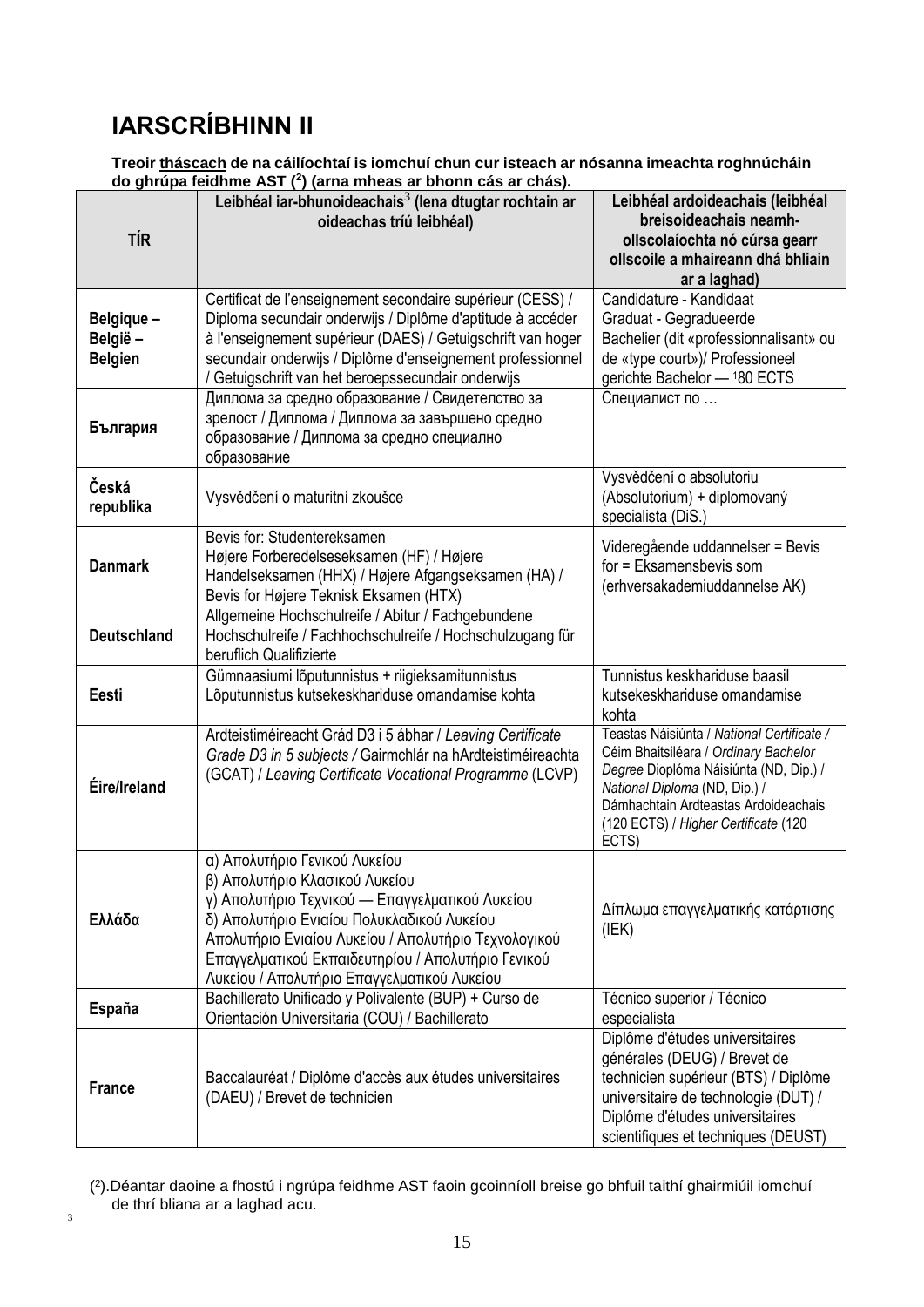| <b>Italia</b>                | Diploma di scuola secondaria superiore (diploma di maturità<br>o esame di Stato conclusivo dei corsi di studio di istruzione<br>secondaria superiore)                                                                                                                                                                                                                                                               | Certificato di specializzazione tecnica<br>superiore/attestato di competenza (4<br>semestri) Diploma di istruzione e<br>formazione tecnica superiore (IFTS) /<br>Diploma di istruzione tecnica<br>superiore (ITS) Diploma universitario<br>$(2 \text{ anni})$<br>Diploma di Scuola diretta a fini<br>speciali (2 anni) |
|------------------------------|---------------------------------------------------------------------------------------------------------------------------------------------------------------------------------------------------------------------------------------------------------------------------------------------------------------------------------------------------------------------------------------------------------------------|------------------------------------------------------------------------------------------------------------------------------------------------------------------------------------------------------------------------------------------------------------------------------------------------------------------------|
| Κύπρος                       | Απολυτήριο                                                                                                                                                                                                                                                                                                                                                                                                          | $Δíπλωμα = Programmes offered by$<br>Public/Private Schools of Higher<br>Education (for the latter accreditation is<br>compulsory) / Higher Diploma                                                                                                                                                                    |
| Latvija                      | Atestāts par vispārējo vidējo izglītību<br>Diploms par profesionālo vidējo izglītību                                                                                                                                                                                                                                                                                                                                | Diploms par pirmā līmeņa<br>profesionālo augstāko izglītību                                                                                                                                                                                                                                                            |
| Lietuva                      | <b>Brandos atestatas</b>                                                                                                                                                                                                                                                                                                                                                                                            | Aukštojo mokslo diplomas<br>Aukštesniojo mokslo diplomas                                                                                                                                                                                                                                                               |
| Luxembourg                   | Diplôme de fin d'études secondaires et techniques                                                                                                                                                                                                                                                                                                                                                                   | Brevet de technicien supérieur (BTS)<br>/ Brevet de maîtrise / Diplôme de<br>premier cycle universitaire (DPCU) /<br>Diplôme universitaire de technologie<br>(DUT)                                                                                                                                                     |
| Magyarország                 | Gimnáziumi érettségi bizonyítvány / Szakközép-iskolai<br>érettségiképesítő bizonyítvány / Érettségi bizonyítvány                                                                                                                                                                                                                                                                                                    | Bizonyítvány felsőfokú<br>szakképesítésről                                                                                                                                                                                                                                                                             |
| <b>Malta</b>                 | Advanced Matriculation or GCE Advanced level in 3 subjects<br>(2 of them grade C or higher) / Matriculation certificate (2<br>subjects at Advanced level and 4 at Intermediate level<br>including systems of knowledge with overall grade A-C) +<br>Passes in the Secondary Education Certificate examination<br>at Grade 5 /<br>2 A Levels (passes A-E) + a number of subjects at Ordinary<br>level, or equivalent | MCAST diplomas/certificates<br><b>Higher National Diploma</b>                                                                                                                                                                                                                                                          |
| <b>Nederland</b>             | Diploma VWO / Diploma staatsexamen (2 diploma's) /<br>Diploma staatsexamen voorbereidend wetenschappelijk<br>onderwijs (Diploma staatsexamen VWO) / Diploma<br>staatsexamen hoger algemeen voortgezet onderwijs<br>(Diploma staatsexamen HAVO)                                                                                                                                                                      | Kandidaatsexamen<br>Associate degree (AD)                                                                                                                                                                                                                                                                              |
| Österreich                   | Matura/Reifeprüfung<br>Reife-und Diplomprüfung<br>Berufsreifeprüfung                                                                                                                                                                                                                                                                                                                                                | Kollegdiplom<br>Akademiediplom                                                                                                                                                                                                                                                                                         |
| Polska                       | Świadectwo dojrzałości<br>Świadectwo ukończenia liceum ogólnokształcącego                                                                                                                                                                                                                                                                                                                                           | Dyplom ukończenia kolegium<br>nauczycielskiego Świadectwo<br>ukończenia szkoły policealnej                                                                                                                                                                                                                             |
| Portugal                     | Diploma de Ensino Secundário/ Certificado de Habilitacões<br>do Ensino Secundário                                                                                                                                                                                                                                                                                                                                   |                                                                                                                                                                                                                                                                                                                        |
| Republika<br><b>Hrvatska</b> | Svjedodžba o državnoj maturi<br>Svjedodžba o zavrsnom ispitu                                                                                                                                                                                                                                                                                                                                                        | Associate degree<br>Graduate specialist<br>Stručni Pristupnik / Pristupnica                                                                                                                                                                                                                                            |
| România                      | Diplomă de bacalaureat                                                                                                                                                                                                                                                                                                                                                                                              | Diplomă de absolvire (Colegiu<br>universitar) învățamânt preuniversitar                                                                                                                                                                                                                                                |
| Slovenija                    | Maturitetno spričevalo (Spričevalo o poklicni maturi)<br>(Spričevalo o zaključnem izpitu)                                                                                                                                                                                                                                                                                                                           | Diploma višje strokovne šole                                                                                                                                                                                                                                                                                           |
| Slovensko                    | vysvedčenie o maturitnej skúške                                                                                                                                                                                                                                                                                                                                                                                     | absolventský diplom                                                                                                                                                                                                                                                                                                    |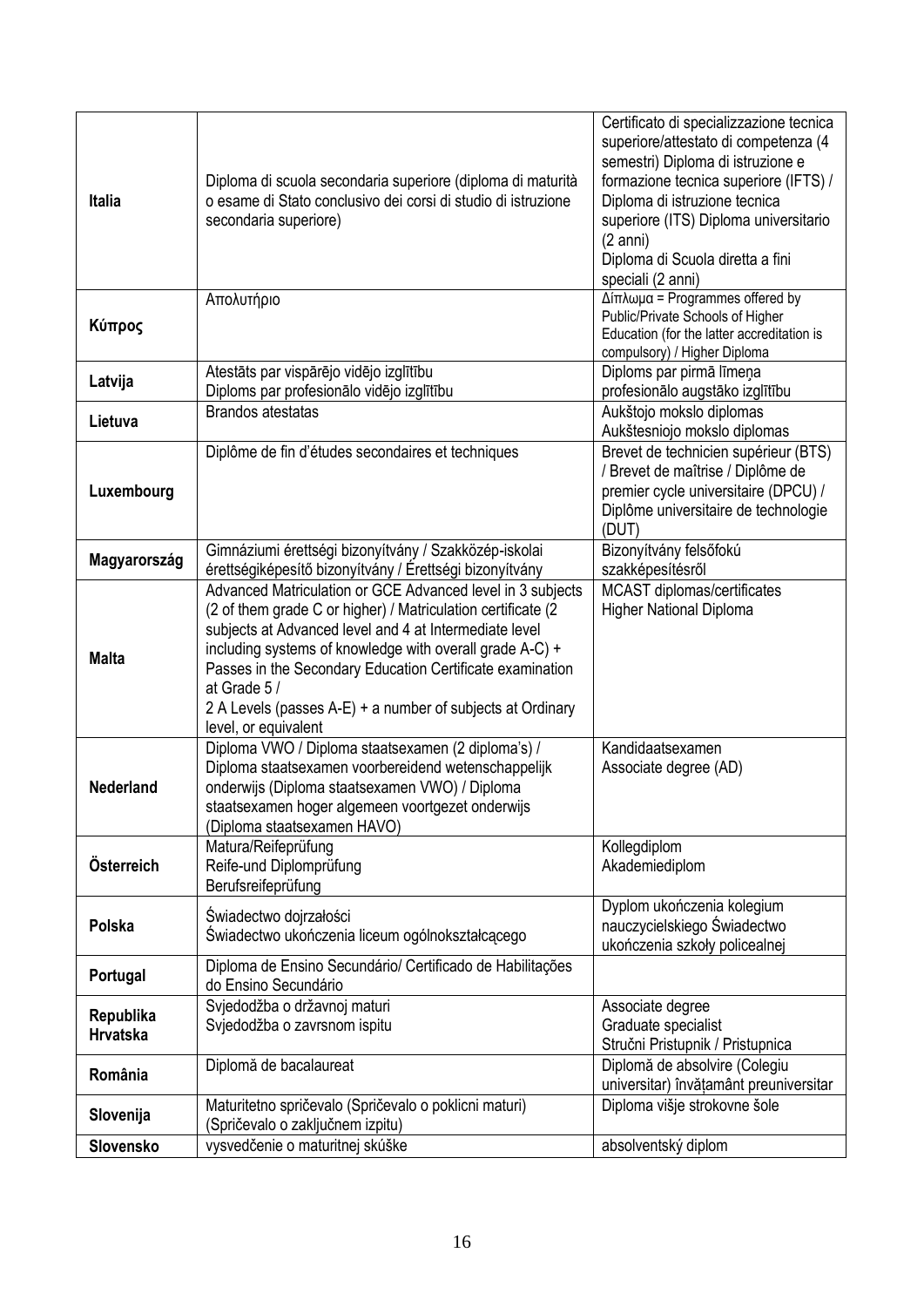| Suomi/<br><b>Finland</b> | Ylioppilastutkinto tai peruskoulu + kolmen vuoden<br>ammatillinen koulutus - Studentexamen eller grundskola +<br>treårig yrkesinriktad utbildning (Betyg över avlagd<br>yrkesexamen på andra stadiet)<br>Todistus yhdistelmäopinnoista (Betyg över<br>kombinationsstudier) | Ammatillinen opistoasteen tutkinto -<br>Yrkesexamen på institutnivå                                                                                                                                               |
|--------------------------|----------------------------------------------------------------------------------------------------------------------------------------------------------------------------------------------------------------------------------------------------------------------------|-------------------------------------------------------------------------------------------------------------------------------------------------------------------------------------------------------------------|
| <b>Sverige</b>           | Slutbetyg från gymnasieskolan (3-årig gymnasial utbildning)                                                                                                                                                                                                                | Högskoleexamen (80 poäng)<br>Högskoleexamen, 2 år, 120<br>högskolepoäng<br>Yrkeshögskoleexamen/Kvalificerad<br>yrkeshögskoleexamen, 1-3 år                                                                        |
| United<br>Kingdom        | General Certificate of Education Advanced level - 2 passes<br>or equivalent (grades A to E)<br><b>BTEC National Diploma</b><br>General National Vocational Qualification (GNVQ), advanced level<br>Advanced Vocational Certificate of Education, A level (VCE A<br>level)  | <b>Higher National Diploma/Certificate</b><br>(BTEC)/SCOTVEC<br>Diploma of Higher Education (DipHE)<br><b>National Vocational Qualifications</b><br>(NVQ) and Scottish Vocational<br>Qualifications (SVQ) level 4 |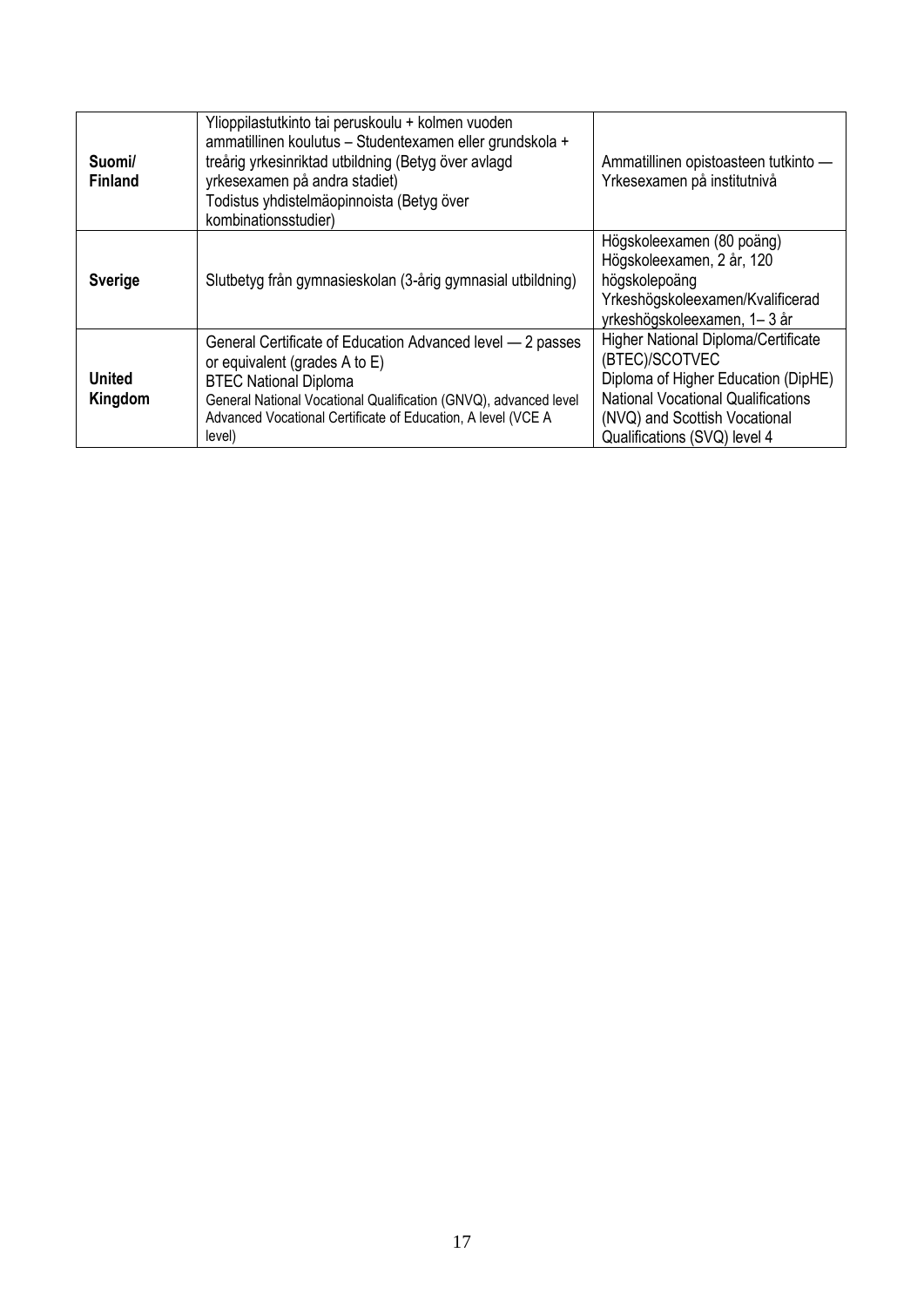# **IARSCRÍBHINN III**

# **IARRATAÍ AR ATHBHREITHNIÚ – ACHOMHAIRC – GEARÁIN CHUIG AN OMBUDSMAN EORPACH**

Más rud é go measann tú go ndearnadh cinneadh díobhálach i d'aghaidh, féadfaidh tú a iarraidh go ndéanfaí athbhreithniú ar an gcinneadh sin, féadfaidh tú nós imeachta achomhairc a thionscnamh nó féadfaidh tú gearán a thaisceadh leis an Ombudsman Eorpach $(1)$ .

#### **Iarrataí ar athbhreithniú**

Féadfaidh tú a iarraidh ar an gcoiste roghnúcháin athbhreithniú a dhéanamh ar na cinntí seo a leanas:

- gan glacadh isteach leat chuig an nós imeachta roghnúcháin
- gan cuireadh a thabhairt duit chuig triail scríofa, agus
- gan cuireadh a thabhairt duit chuig trialacha cainte.

Ní féidir a iarraidh ar an gcoiste roghnúcháin athbhreithniú a dhéanamh ar an gcinneadh gan ainm iarrthóra a chur ar an liosta d'iarrthóirí oiriúnacha.

Ní mór iarrataí ar athbhreithniú, agus iad réasúnaithe go cuí, a sheoladh trí do chuntas Apply4EP laistigh de **10 lá féilire ón dáta a seoladh an teachtaireacht ríomhphoist inar tugadh fógra i dtaobh an chinnidh**. Seolfar freagra chuig an duine lena mbaineann a luaithe agus is féidir.

#### **Achomhairc**

<u>.</u>

**–** Ba cheart aon ghearán bunaithe ar Airteagal 90(2) de Rialacháin Foirne Oifigigh an Aontais Eorpaigh $(2)$  a dhíriú chuig:

M. le Secrétaire général Parlement européen Bât. Konrad Adenauer 2929 Luxembourg **LUXEMBOURG** 

Tá an rogha seo ar fáil ag gach céim den nós imeachta roghnúcháin.

<sup>(</sup> 1 ) Ní dhéanfaidh athbhreithnithe, achomhairc ná gearáin chuig an Ombudsman Eorpach aon chur isteach ar obair an choiste roghnúcháin.

<sup>(</sup> 2 ) Rialachán (CEE, Euratom, CEGC) Uimh. 259/68 ón gComhairle (IO L 56, 4.3.1968, lch. 1), arna leasú le Rialachán (CE, Euratom) Uimh. 723/2004 (IO L 124, 27.4.2004, lch. 1) agus arna leasú go deireanach le Rialachán (AE, Euratom) Uimh. 1023/2013 ó Pharlaimint na hEorpa agus ón gComhairle an 22 Deireadh Fómhair 2013 lena leasaítear Rialacháin Foirne Oifigigh an Aontais Eorpaigh agus Coinníollacha Fostaíochta Sheirbhísigh eile an Aontais Eorpaigh (IO L 287, 29.10.2013, lch. 15).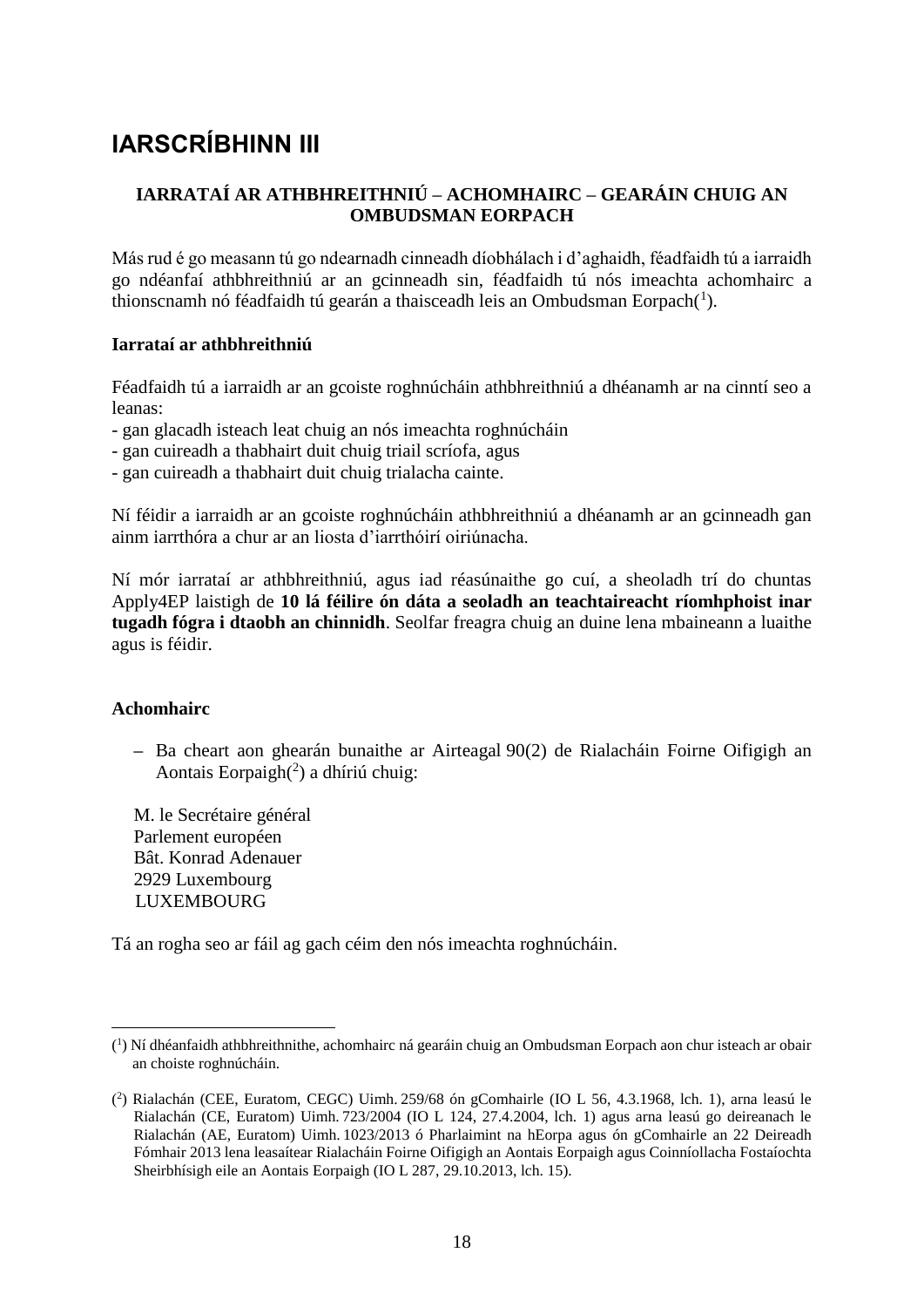Tarraingítear d'aird ar an bhfíoras go bhfuil cumhacht lánroghnach fhorleathan ag coistí roghnúcháin a mbreithiúnas féin a thabhairt, agus gur go neamhspleách a dhéanann siad a gcinntí agus nach féidir leis an údarás ceapacháin na cinntí sin a athrú. Ní féidir srian a chur leis an gcumhacht sin ach amháin sa chás inar léir go ndearnadh sárú soiléir ar na rialacha a rialaíonn a gcuid oibre. Féadfar, dá bhrí sin, cinneadh a dhéanann coiste roghnúcháin a agóid go díreach os comhair Chúirt Ghinearálta an Aontais Eorpaigh fiú amháin mura mbíonn gearán taiscthe cheana féin faoi Airteagal 90(2) de Rialacháin Foirne Oifigigh an Aontais Eorpaigh.

#### Féadfaidh tú achomharc a dhéanamh chuig: Tribunal de de l'Union européenne 2925 Luxembourg LUXEMBOURG,

bunaithe ar Airteagal 270 den Chonradh ar Fheidhmiú an Aontais Eorpaigh agus ar Airteagal 91 de Rialacháin Foirne Oifigigh an Aontais Eorpaigh.

Níl an rogha seo ar fáil ach amháin maidir le cinntí a ghlacfaidh an coiste roghnúcháin.

Ní fhéadfar achomharc a dhéanamh chuig Cúirt Ghinearálta an Aontais Eorpaigh i gcoinne cinntí riaracháin lena ndiúltaítear glacadh le hiarrthóir i nós imeachta roghnúcháin ar fhorais nach bhfuil an t-iarratas ag comhlíonadh na gcoinníollacha incháilitheachta a leagtar amach i Roinn B.1. den fhógra folúntais ach amháin sa chás go mbíonn gearán taiscthe ar dtús, de réir mar atá sonraithe thuas.

Ní fhéadfar achomharc chuig Cúirt Ghinearálta an Aontais Eorpaigh a dhéanamh ach amháin trí dhlíodóir atá údaraithe chun cleachtadh os comhair cúirte i mBallstát den Aontas Eorpach nó sa Limistéar Eorpach Eacnamaíoch.

Tosaíonn na tréimhsí ama a leagtar síos in Airteagail 90 agus 91 de Rialacháin Foirne Oifigigh an Aontais Eorpaigh, a bhfuil feidhm acu maidir leis an dá chineál achomhairc, ón dáta a tugadh fógra den chinneadh bunaidh a bhfuil éifeacht dhíobhálach aige nó, sa chás gur iarraidh ar athbhreithniú atá i gceist, ón dáta a tugadh fógra i dtaobh chinneadh an choiste roghnúcháin tar éis an athbhreithnithe.

#### **Gearáin chuig an Ombudsman Eorpach**

Is féidir le hiarrthóir, faoi mar is féidir le gach saoránach den Aontas Eorpach, gearán a dhéanamh leis an Ombudsman Eorpach:

Médiateur européen 1, avenue du Président Robert Schuman - BP 403 67001 STRASBOURG CEDEX FRANCE,

faoi Airteagal 228(1) den Chonradh ar Fheidhmiú an Aontais Eorpaigh agus i gcomhréir leis na coinníollacha a leagtar síos i gCinneadh 94/262/CEGC, CE, Euratom ó Pharlaimint na hEorpa an 9 Márta 1994 maidir le rialacháin agus coinníollacha ginearálta d'fheidhmiú fheidhmeanna an Ombudsman (IO L 113, 4.5.1994).

Tugtar dá n-aire do na hiarrthóirí nach bhfuil aon éifeacht fhionraitheach ag gearáin a dhéantar leis an Ombudsman ar an tréimhse ama a leagtar síos in Airteagal 91 de na Rialacháin Foirne maidir le hachomhairc a thaisceadh le Cúirt Ghinearálta an Aontais Eorpaigh faoi Airteagal 270 den Chonradh ar Fheidhmiú an Aontais Eorpaigh. I gcomhréir le hAirteagal 228(2) den